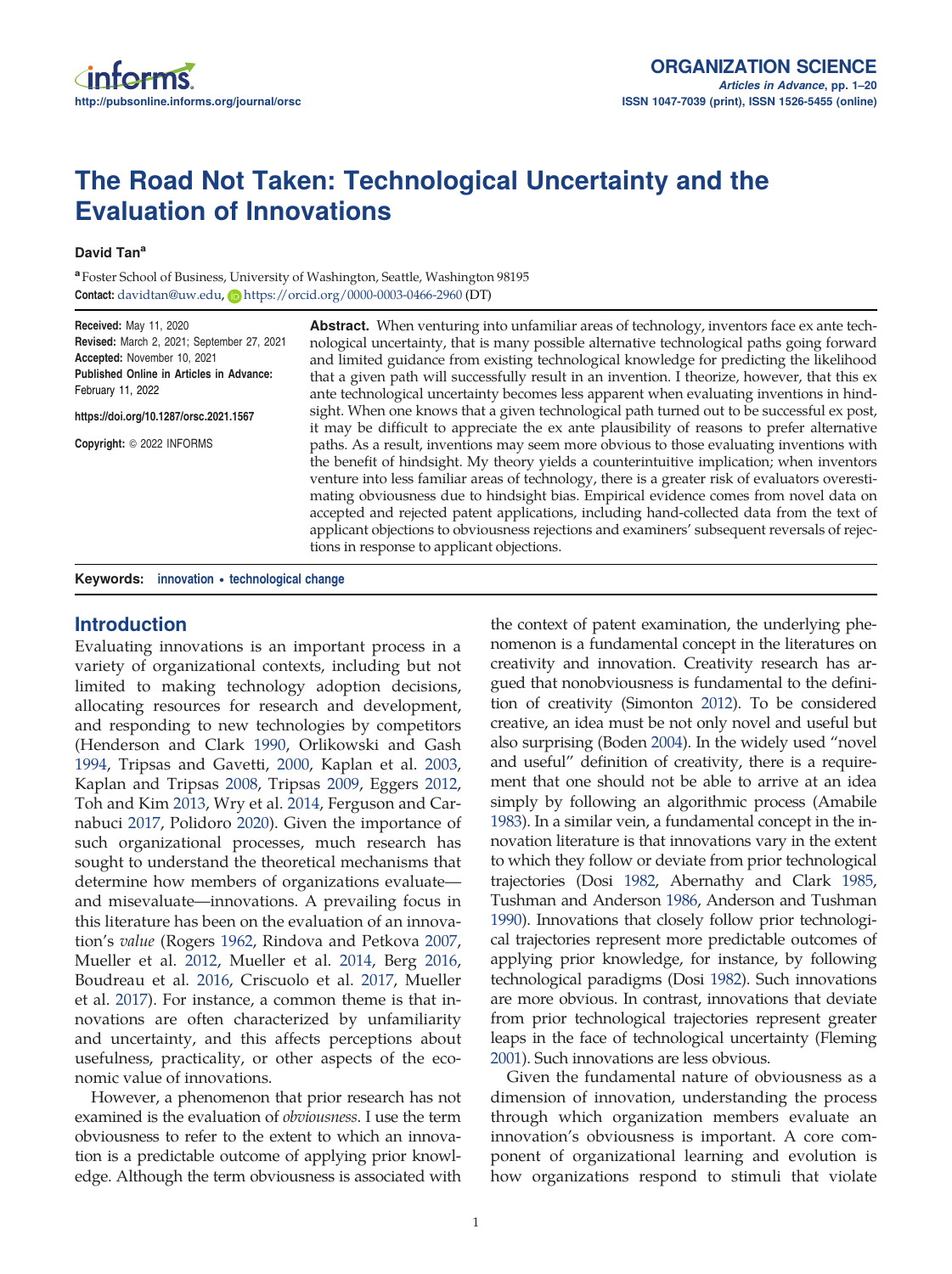expectations based on prior knowledge (March and Simon [1958](#page-19-0), Cyert and March [1963](#page-18-0)). Innovations can serve as triggers for organizational learning when they appear "unexpected" (Greve and Taylor [2000\)](#page-18-0). By highlighting limitations in the predictive power of prior knowledge, innovations can motivate organizations to either strategically avoid contexts where their prior knowledge is no longer appropriate (Theeke et al. [2018\)](#page-19-0) or update their knowledge. For this to occur, however, organization members must be able to accurately recognize the extent to which an innovation violates or follows expectations based on prior knowledge, that is, an innovation's obviousness.

In this study, I contribute several novel insights about the evaluation of obviousness. First, I propose that the evaluation of obviousness involves distinctive theoretical processes from those that have been previously studied in the literature on the evaluation of innovations. The prior literature has emphasized how the evaluation of an innovation's value involves a forward-looking cognitive process; individuals attempt to predict as-yet unrealized future outcomes, such as how well an innovation will work, how many customers will be interested in it, etc. (see, e.g., Åstebro and Elhedhli [2006,](#page-18-0) Rindova and Petkova [2007,](#page-19-0) Berg [2016,](#page-18-0) Boudreau et al. [2016](#page-18-0), Criscuolo et al. [2017\)](#page-18-0). A theme in the prior literature is the role of familiarity; individuals can assess an innovation's value with more certainty in areas of technology where there have been many similar innovations than in areas where there have been few.

In contrast, the evaluation of an innovation's obviousness involves a backward-looking cognitive process. Instead of attempting to predict as-yet unrealized future outcomes, individuals attempt to determine whether an already realized outcome—a focal innovation—could have been predicted using prior knowledge. A distinctive theoretical insight about this process is that, unlike the process of reasoning forward toward unrealized future possibilities, reasoning backward from a realized outcome does not naturally alert individuals to the plausibility of counterfactuals, ex ante reasons to prefer alternative technological paths besides the one that resulted in a focal innovation. If individuals overlook plausible counterfactuals, then an innovation will tend to seem more obvious in hindsight.

This distinctive theoretical insight yields a counterintuitive prediction about the role of familiarity. In a forward-looking process, unfamiliarity makes unrealized future outcomes seem less predictable. In contrast, I propose that in a backward-looking process, unfamiliarity increases the risk of hindsight bias, which makes realized outcomes seem more predictable. The logic is that, in more familiar areas, there tend to be clearer priors—such as in the form of

technological paradigms—about what technological paths should and, just as importantly, should not be successful (Dosi [1982\)](#page-18-0). Whereas prior research has emphasized how paradigmatic expectations instill priors against taking unorthodox approaches when it comes to forward-looking processes (see, e.g., Garud and Rappa [1994](#page-18-0)), I propose that such strong priors also provide stronger psychological guards against hindsight bias when it comes to the backward-looking process of evaluating obviousness. In more familiar areas of technology, stronger priors help to remind individuals of the plausibility of counterfactuals, ex ante reasons to prefer alternative technological paths.

To test my theory, I use novel data on the evaluation of obviousness of accepted and rejected U.S. patent applications, including (1) hand-collected data from the text of applicant objections to obviousness rejections and (2) examiners' subsequent reversals of rejections in response to applicant objections. I find that inventions in less familiar areas of technology are more likely to receive obviousness rejections in which examiners overlook counterfactuals, that is, ex ante reasons to prefer alternative technological paths. I find that such obviousness rejections are more likely to be later reversed.

## Theory

## Hindsight Bias and the Evaluation of Technological Innovations

Technological innovation has long been depicted as a process of search under uncertainty (Nelson and Winter [1982\)](#page-19-0). For instance, inventors are thought to search across the space of technological choices in hopes of discovering combinations that successfully achieve new functionality (Fleming [2001](#page-18-0)). Under search-based depictions of technological innovation, the key intuition is that it is generally "not possible to ex ante determine the success or failure of any particular technological path" (Garud and Rappa [1994;](#page-18-0) emphasis in original). It is not simply the case that all potential future technologies can be analytically predicted based on prior knowledge. Therefore, technological innovation involves risky leaps in the face of uncertainty.

While this uncertainty is apparent ex ante to those engaged in technological search, it may not necessarily be apparent ex post to others who evaluate the outcomes of successful search. Research on hindsight bias suggests that individuals tend to perceive causal processes as being more predictable when reasoning backward from a known outcome than when reasoning forward to unknown possible outcomes (Fischhoff [1975](#page-18-0), Hawkins and Hastie [1990](#page-18-0), Wasserman et al. [1991](#page-19-0), Dawes [1993](#page-18-0), Roese and Vohs [2012](#page-19-0)). For instance, after seeing the results of scientific experiments, evaluators tend to believe that they "knew all along" how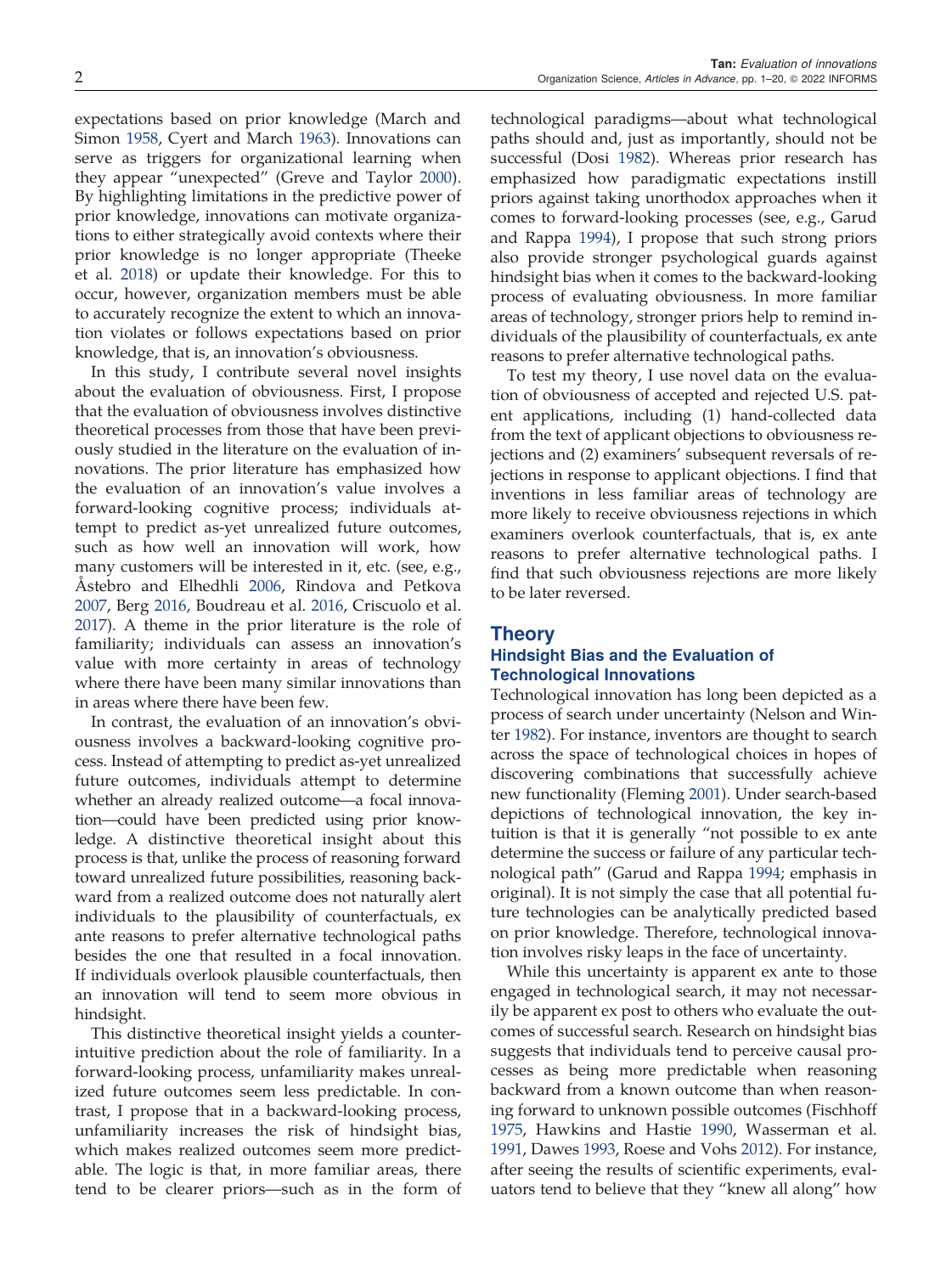the results would turn out (Slovic and Fischhoff [1977\)](#page-19-0). They tend to believe that they could have predicted the results by reasoning from prior scientific knowledge and, therefore, that the results were obvious.

I propose that a similar mechanism affects the perceived obviousness of technological innovations. In general, reasoning backward involves looking for antecedents to an observed outcome, whereas reasoning forward involves beginning from antecedents and thinking about possible outcomes. The key distinction is that backward reasoning does not naturally alert evaluators to counterfactuals, ex ante reasons to expect different outcomes from that which was actually observed.

When reasoning forward, individuals are confronted with a wide range of possible outcomes and many-to-many interdependencies among potential causal factors (Dawes [1993](#page-18-0)). Faced with this uncertainty, individuals feel cognitive pressure to consider causally complex mental models when trying to make predictions. They cannot feel confident in making simplifying leaps of logic in favor of any one specific outcome because they cannot be certain that omitted steps in their reasoning can be easily filled in to support that prediction.

In hindsight, however, there is less uncertainty to motivate consideration of more causally complex explanations. In contrast to the many-to-many interdependencies that individuals face when reasoning forward, when reasoning backward, individuals face only a single known outcome that they need only connect to some set of seemingly sufficient antecedents (Dawes [1993](#page-18-0)).

As a consequence, the cognitive process at work in the evaluation of innovations may be very different from the cognitive process behind the creation of innovations. When evaluators encounter an innovation, the thought process of reasoning backward naturally helps them to identify lines of reasoning through which prior knowledge favors the technological path that successfully resulted in the innovation. However, reasoning backward does not naturally lead evaluators to think about lines of reasoning that plausibly favored alternative technological paths. Figure 1 provides a visual depiction of this intuition.

When evaluators know that a technological path successfully resulted in an innovation, they become vulnerable to overlooking conflicting guidance from prior technological knowledge. Hindsight allows for false confidence in oversimplified understandings of how inventors arrived at successful innovative outcomes. As a consequence, aspects of an innovative process that were complex and nonobvious to inventors may seem simple and obvious to evaluators.

## Technological Familiarity and Counterfactual Reasoning

The possibility of hindsight bias in the evaluation of innovations suggests that factors that make the innovative process more uncertain from the perspective of inventors may not necessarily make innovations seem more uncertain from the perspective of evaluators.

**Figure 1.** Ex Ante Uncertainty About Which Technological Path Will Yield an Innovation



*Notes.* Circles represent pieces of prior knowledge. Squares represent alternative technological paths. A line between a circle and square represents a line of reasoning, whereby a given piece of prior knowledge suggests an ex ante reason to favor a given technological path, i.e., to expect that a given technological path will successfully yield an innovation. The many-to-many lines of reasoning between prior knowledge and alternative technological paths indicate ex ante technological uncertainty; prior knowledge does not allow one to perfectly predict which particular technological path will successfully yield an innovation. Even if one can think of a line of reasoning based on a given piece of prior knowledge that favors one technological path, there may be other pieces of prior knowledge or other lines of reasoning from the same piece of prior knowledge that favor alternative paths. When reasoning forward toward unrealized future outcomes, this ex ante technological certainty is more apparent. If one begins from a given piece of prior knowledge, moving from left to right will lead one down lines of reasoning that point toward a variety of alternative technological paths. However, when reasoning backward with the benefit of hindsight, ex ante technological uncertainty is less apparent. If one knows ex post that a particular technological path did in fact successfully yield an innovation, moving from right to left will only lead one backward along lines of reasoning that point toward that particular path,rather than lines of reasoning that point toward alternative paths.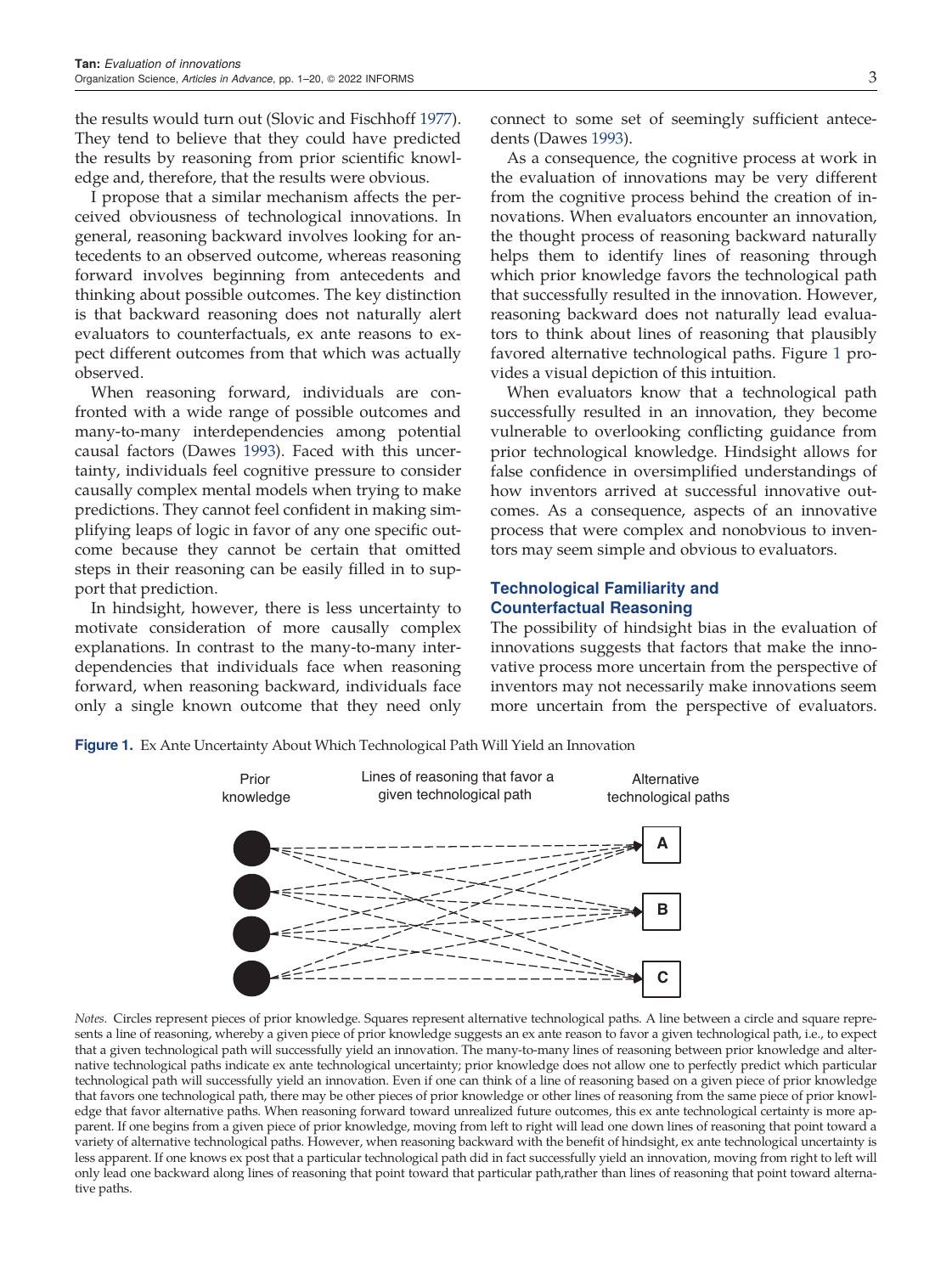<span id="page-3-0"></span>Even if there was conflicting guidance from the technological knowledge of the time—that is, ex ante reasons to prefer alternative technological paths—an innovation can still seem obvious if evaluators overlook these reasons afterward. Therefore, an important part of understanding the perception of obviousness is an understanding of what makes these ex ante reasons more apparent to evaluators ex post.

A common thread between the psychological literature on hindsight bias and Kuhn's [\(1962](#page-19-0)) model of scientific discovery is that in order to detect anomalies, individuals must be aware of ex ante reasons why an outcome should not have been expected. In Kuhn's [\(1962\)](#page-19-0) model of scientific discovery, this awareness stems from paradigms. Paradigms reflect the coalescence of prior scientific findings into increasingly clear and sometimes dogmatic beliefs about what should and should not be expected. For instance, Kuhn [\(1962,](#page-19-0) p. 60) attributes Joseph Priestley's discovery of oxygen to information-gathering processes that precluded the existence of oxygen: "His commitment to the original test procedure—a procedure sanctioned by much previous experience—had been simultaneously a commitment to the nonexistence of gases that could behave as oxygen did." Similarly, Wilhem Röntgen's discovery of x-rays "commenced with the recognition that his screen glowed when it should not" (Kuhn, [1962,](#page-19-0) p. 57).

In the context of technological innovation, paradigms can likewise emerge when findings from inventors' searches coalesce into increasingly clear expectations about what paths of technological search should and should not be successful (Dosi [1982\)](#page-18-0). Dosi [\(1982\)](#page-18-0) observed that paradigms have an "exclusion effect," whereby a "technological paradigm (or research program) embodies strong prescriptions on the directions of technical change to pursue and those to neglect." In the context of cochlear implants, for instance, Garud and Rappa [\(1994](#page-18-0)) showed how beliefs about what is and is not feasible give rise to this exclusion effect.

Although this aspect of paradigms may instill priors against taking unorthodox approaches, it also provides stronger psychological guards against hindsight bias when evaluating innovations. Hindsight bias arises when evaluators see that an invention works successfully and inadvertently rely on backward reasoning to see only confirmatory reasons why this should be expected. If paradigmatic expectations instill strong priors about what technological approaches should and should not work, then this actually helps guard against hindsight bias. Strong priors in an area of technology mean that there are clear ex ante beliefs about what not to expect. In areas of technology where such priors are stronger, evaluators are more capable of accurately recalling ex ante beliefs that were contrary to the technological path taken by an innovation.

This insight yields several testable predictions about the evaluation of innovations. First, it suggests, paradoxically, that evaluators will be more vulnerable to hindsight bias in unfamiliar areas of technology, where innovation is actually less predictable but where there are also less clear priors. In familiar areas of technology, where there has been more accumulation of recent inventive activity, the trial-and-error findings from prior inventors' searches are better able to crystallize into wisdom about what to do and what not to do (Fleming [2001\)](#page-18-0). This provides greater depth of knowledge for making predictions about future inventions, that is, engaging in forward reasoning. On the one hand, this means that, in familiar areas of technology, there will be fewer remaining opportunities that require inventors to attempt inventive leaps in the face of uncertainty. On the other hand, from the perspective of evaluators, this provides a guard against hindsight bias. When a major inventive leap does happen, evaluators are more capable of recognizing it.

In contrast, in unfamiliar areas of technology, where there has not been as much inventive activity, innovation is less predictable. Where prior knowledge provides less guidance, inventors must take risky leaps in the face of greater uncertainty (Fleming [2001](#page-18-0)). Instead of providing clear guidance about one obvious technological direction, prior knowledge may suggest ex ante reasons both for and against many possible technological paths. This creates both greater room and greater necessity for inventors to pioneer new technological paths to address technological challenges. However, precisely because there is less wisdom to facilitate forward reasoning by inventors, there is also less guidance for evaluators. There are less likely to be strong priors about what should and should not work. This makes evaluators more vulnerable to hindsight bias. When evaluators see that an invention works successfully, they are more vulnerable to backward reasoning. Instead of seeing a balanced picture of ex ante reasons both for and against the technological path that resulted in a focal invention, evaluators may see only confirmatory reasons that favor the technological path and overlook reasons that favor alternative paths. This suggests that, in less familiar areas of technology, evaluators will be more likely to view an invention as obvious as a result of overlooking counterfactuals, ex ante reasons to prefer alternative technological paths besides the one that resulted in the invention.

Hypothesis 1. *In less familiar areas of technology, evaluators are more likely to perceive inventions as being obvious as a result of overlooking ex ante reasons that favor alternative technological paths*.

The second testable prediction is that, if inventions seem obvious because evaluators initially overlook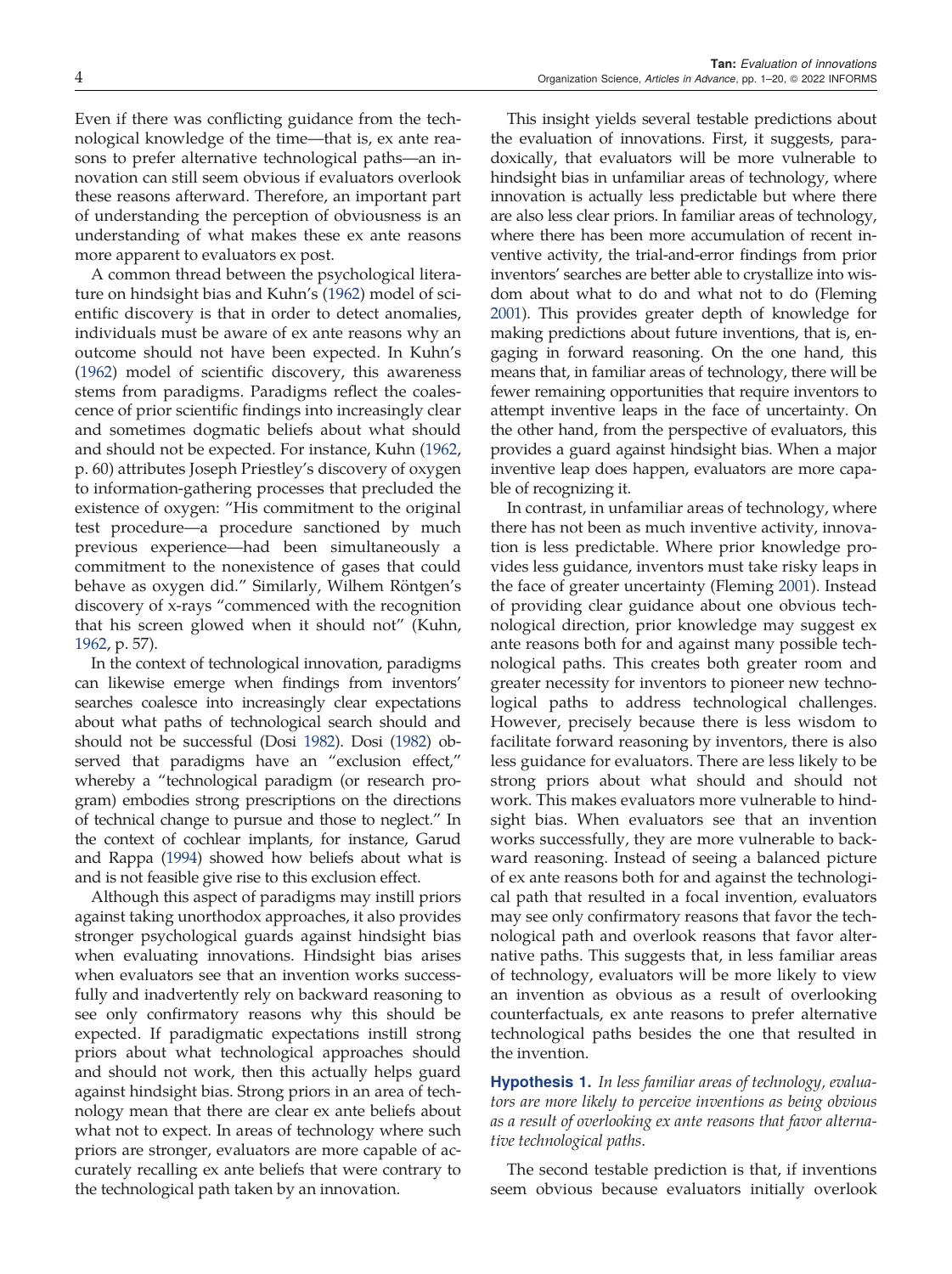<span id="page-4-0"></span>counterfactuals, then evaluators' perceptions should change if they are subsequently made aware of these counterfactuals. Hindsight bias is a form of cognitive misestimation, not normative bias against inventions. Evaluators overestimate the predictability of a realized outcome as a result of not considering the full range of plausible alternative outcomes. The intuition is analogous to the role of comparison sets in evaluation processes (Bowers [2014](#page-18-0)). When evaluating a focal invention, an important comparison set is the range of alternative, unrealized technological paths besides the one that resulted in the focal invention. If evaluators overlook ways in which prior knowledge favored these alternative technological paths, they cannot fully appreciate the nonobviousness of a focal invention's technological path.

If this is the mechanism at work, then in principle, it should operate in the opposite direction as well. When evaluators are made more aware of plausible alternative outcomes, then holding constant the same invention, evaluators' estimates of the ex ante predictability of the observed outcome should decrease. The same invention will subsequently seem less obvious to the same evaluators when evaluators are made more aware of ex ante reasons to prefer alternative technological paths. Different evaluation contexts will vary in the extent to which inventors are able to communicate with evaluators to convey such reasons. But holding constant a given evaluation context with a given level of communication, initial perceptions of obviousness are more likely to be later reversed when these perceptions are the result of initially overlooking counterfactuals.

Hypothesis 2. *When evaluators perceive inventions as being obvious as a result of overlooking ex ante reasons that favor alternative technological paths, these perceptions are more likely to be later reversed.*

## Method

## Empirical Setting

To test the preceding hypotheses, I take advantage of a natural field setting: the examination of patent applications at the U.S. Patent and Trademark Office (USPTO). Each year the USPTO receives more than 500,000 applications for patent claims on technological innovations (Hegde [2012\)](#page-19-0). As a field setting, patent examination provides an opportunity to study the evaluation of a wide range of real-world innovations on a large scale, a sort of *Drosophila* fly platform for the evaluation of innovations. Patent examination also offers several features that are typically only possible under artificial laboratory conditions. Unlike organizations that evaluate technologies for the purposes of making adoption or investment decisions, the USPTO does not become involved in using or commercializing the technologies being evaluated. This means that patent examiners have no economic or social stakes in defending certain existing technologies or promoting certain new ones. Their evaluations are not affected by the relevance or attractiveness of a technology with respect to existing markets or capabilities. This helps to mitigate the role of economic interests or normative values, which often shape the judgments of evaluators and gatekeepers in other contexts.

Additionally, the USPTO cannot decline to evaluate an invention because it seems difficult to understand: "Every application, no matter how peculiar or confusing, must be assigned somewhere for examination" (MPEP §903.08(d)). This means that for a technology being evaluated, some examiner must ultimately make an attempt to understand it. This helps to rule out the possibility of difficult-to-understand technologies being excluded from evaluation (Zuckerman [1999\)](#page-19-0).

Finally, instead of assessing inventions based on an overall judgment of value or quality, examiners are required to assess inventions based solely on a specific and discrete set of criteria. $1$  When submitting patent applications, applicants provide a list of claims describing key technological choices that are thought to distinguish an invention from prior technologies. Examiners then decide whether to allow or reject each of these claims. For each rejected claim, examiners must indicate the criteria under which the claim was rejected. For each criterion for rejection, examiners must provide a written justification, supported by explicit, affirmative reasoning along with relevant references to prior art. Examiners cannot reject patent applications for any reason beyond these specific criteria.

My analysis focuses on the evaluation of obviousness. For an invention to be patentable, it is not enough that an invention has not previously been patented, described, or used (35 U.S.C. §102). It must also be nonobvious. Nonobviousness means that an inventor should not have been able to predictably arrive at an invention by simply following prior technological knowledge (35 U.S.C. §103). To be nonobvious, an invention must move beyond the guidance of prior technological knowledge. This captures the intuition that innovations are more innovative if they break from prior technological trajectories and take risky leaps in the face of uncertainty (Dosi [1982](#page-18-0), Fleming [2001](#page-18-0)). More broadly, in the creativity literature, Simonton ([2012\)](#page-19-0) has argued that the concept of obviousness in patent examination captures an important dimension of creativity, that creative ideas must be not just novel and valuable but also surprising.

For the purposes of studying hindsight bias, patent examination is also useful because it is a field setting in which the phenomenon of hindsight bias has face validity. Courts have observed that examiners sometimes "break an invention into its component parts  $(A + B + C)$ , then find a prior art reference containing A, another containing B, and another containing C,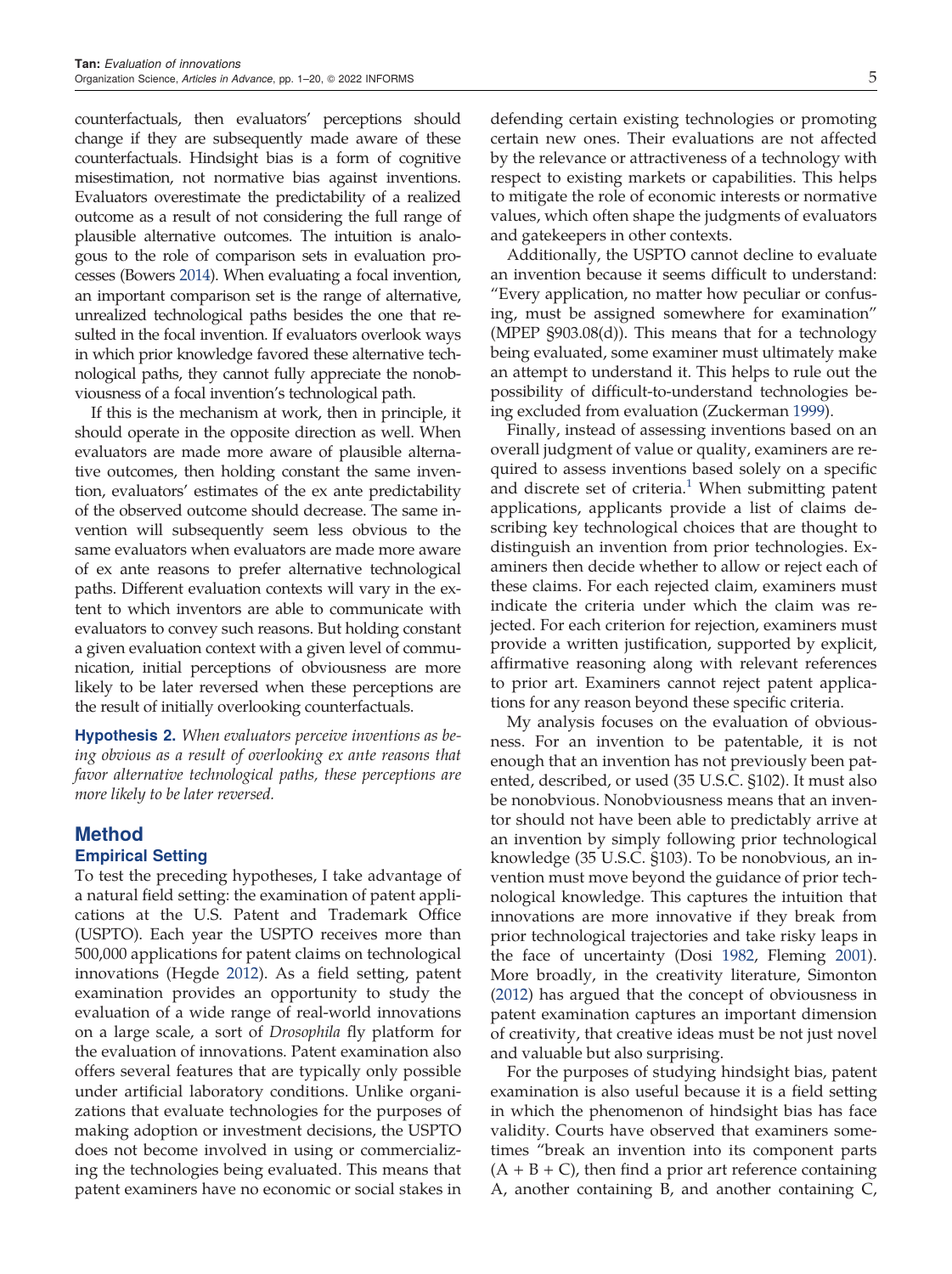and on that basis alone declare the invention obvious" (Ruiz v. A.B. Chance Co., 357 F.3d 1270, 2004). This kind of reasoning has raised concern because it acts to "discount the value of combining various existing features or principles in a new way to achieve a new result—often the very definition of invention" (Ruiz v. A.B. Chance Co., 357 F.3d 1270, 2004).

In particular, courts have pointed out that obviousness rejections of this kind essentially reflect backward reasoning with the benefit of hindsight; it "simply takes the inventor's disclosure as a blueprint for piecing together the prior art to defeat patentability the essence of hindsight" (In re Dembiczak, 175 F.3d 994, 1999). As with backward reasoning in other contexts, backward reasoning in patent examination makes examiners vulnerable to overlooking counterfactuals, ex ante reasons to prefer alternative technological paths. In patent examination terms, examiners may overlook ways in which prior technological knowledge "teaches away" from the technological path that resulted in a focal invention. The consequence of backward reasoning and overlooking counterfactuals is that examiners may overestimate the obviousness of inventions.

## Sample and Variables

For my analysis, I use data on claim rejections for a sample of 38,067 patent applications filed with the USPTO. This sample includes applications that ultimately resulted in a granted patent (73%) as well as applications

Figure 2. (Color online) Claim-Level Examination Outcomes

that did not  $(27%)$  $(27%)$  $(27%)$ .<sup>2</sup> The sample consists of those applications numbering from 10/000,001 to 10/099,999 for which the image file wrapper was available. These applications were filed between 2001 and 2002.

Tan: Evaluation of innovations

Claim-level data are coded from the text of rejection and allowance notices mailed by examiners as part of the application process. These can be found in the image file wrapper for each application, available through the Patent Application Information Retrieval (PAIR) system. Claim-level data permit analysis at a finer-grained level than the allowance or rejection of an application as a whole. I am able to distinguish between rejections based on obviousness (35 U.S.C. §103) from rejections for other reasons.

Additionally, the data reveal not only which claims were ultimately allowed but also which claims were allowed after being initially rejected. Final allowance rates will understate the rate at which claims were rejected by examiners during the application process by masking rejections that examiners subsequently reversed in light of applicants' responses. In my sample, 54% of claims were ultimately allowed. If one were to infer rejections based on ultimate allowance rate alone, then the implied rejection rate would be only 46%. In reality, the average rejection rate of claims is significantly higher: 71%. This can be seen in Figure 2. The most common basis for rejection is obviousness.

An applicant has the opportunity to respond to and challenge the basis for an examiner's rejections. Based



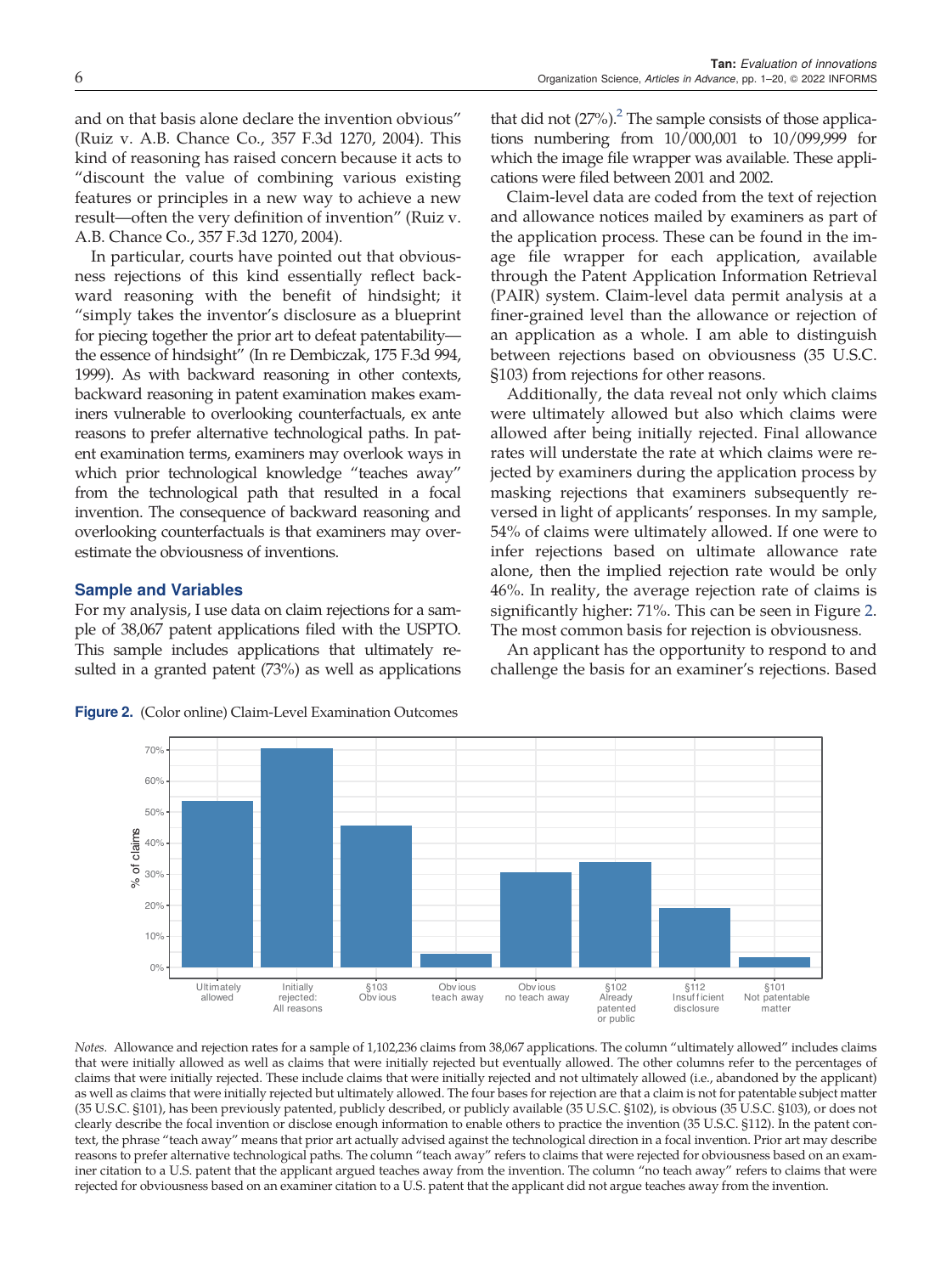on the applicant's response, an examiner may maintain these rejections or decide to allow some or all of the previously rejected claims.<sup>[3](#page-18-0)</sup> Reversals of obviousness rejections provide a window on cases when examiners may have initially overestimated obviousness. Therefore, to test my hypotheses, it is important to consider rates of all rejections, including those that examiners later reversed.

As described in more detail below, the data also provide insights about cases when examiners may have overlooked counterfactuals. Through manual reading of the text of applicant response letters, I am able to identify cases when the prior art citations that examiners used to support obviousness rejections actually contain reasons to prefer alternative technological paths.

Claims Rejected for Obviousness Because of Over**looked Counterfactuals.** To test Hypothesis [1,](#page-3-0) the dependent variable is the likelihood that a claim is rejected for obviousness based on prior art citations that "teach away" from the inventions in question. In the patent context, the phrase "teach away" means that prior art actually advised against the technological direction in a focal invention (W.L. Gore & Associates, Inc., v. Garlock, Inc., 721 F.2d 1540, 1983; In re Grasselli, 713 F.2d 731, 1983). Prior art may describe reasons why alternative technological paths should be preferred. If patent examiners engage in backward reasoning with the benefit of hindsight, then they become vulnerable to selectively reading only those aspects of prior art that are consistent with a focal invention and overlooking those aspects that "teach away" from the invention. The intuition is that if examiners had read the same prior art without the bias of having first seen the invention, then they could not have predicted the invention based purely on forward reasoning alone.

Identifying such cases required three time-intensive steps. First, I used the text of claim rejection letters to determine which prior art citations were used by examiners specifically for the purposes of supporting obviousness rejections. Prior art citations are used by examiners for a variety of reasons, not all of which have to do with claim rejections. The text of rejection letters allowed me to determine definitively which prior art citations were used specifically to make obviousness rejections.

Second, I matched each individual claim to examiner citations to U.S. patents that were used to reject it for obviousness. I was able to do this for 76% of claims rejected for obviousness. The remaining 24% of claims rejected for obviousness could not be matched to a U.S. patent. $4$  I verified that the independent variable of interest, *Unfamiliarity*, has no statistical effect on the probability of a claim not being matched to a U.S. patent.

Finally, for claims that could be matched to a U.S. patent, I used the text of applicant response letters to identify instances when the prior art used by an examiner to support an obviousness rejection actually teaches away from a focal invention. This was done by searching through the text of applicant response letters for variants of the phrase "teach away," including "teach against," "teach the opposite," and "contrary to the teaching of." For each instance of this phrase, the context in which the phrase appeared was manually read to identify the prior art citation that was said to teach away from the focal invention. Table [1](#page-7-0) provides excerpts from applicant response letters that contain these phrases.

For the purpose of studying hindsight bias, these "teach away" instances are useful because they come from the same prior art chosen by examiners themselves. Examiners presumably chose the prior art that they did because it contains reasoning that supports the technological direction taken by an invention. However, if it turns out that the same prior art actually contains both reasons for and reasons against the technological direction taken by an invention but examiners only noticed the reasons for, then examiners may have inadvertently read this prior art through the lens of hindsight. They may have selectively read knowledge from the past based on filters reflecting outcomes from the future.

For a similar reason, "teach away" instances are useful for studying reversals of obviousness rejections because they are less subject to gaming and manipulation than other strategies that applicants may use. It is certainly plausible that applicants could always dig hard enough and find different prior art to serve as counterexamples to examiners' citations. But to invoke the "teach away" objection to examiners' own citations, applicants must show that the same prior art cited by examiners actually contains prescriptions against the technological paths that resulted in a focal invention. Applicants cannot freely invoke this objection as a response to every rejection if examiner citations do not in fact contain such prescriptions.

Using examiner citations to prior art that teaches away from the invention, I classify claims rejected for obviousness into two categories: "teach away" and "no teach away." The "teach away" category indicates that a claim was rejected for obviousness based on an examiner citation to a U.S. patent and the applicant argued that this patent teaches away from the invention. The "no teach away" category indicates that a claim was rejected for obviousness based on an examiner citation to a U.S. patent and the applicant did not argue that this patent teaches away from the invention.

Reversals of Obviousness Rejections. To test Hypothesis [2](#page-4-0), the dependent variable is the likelihood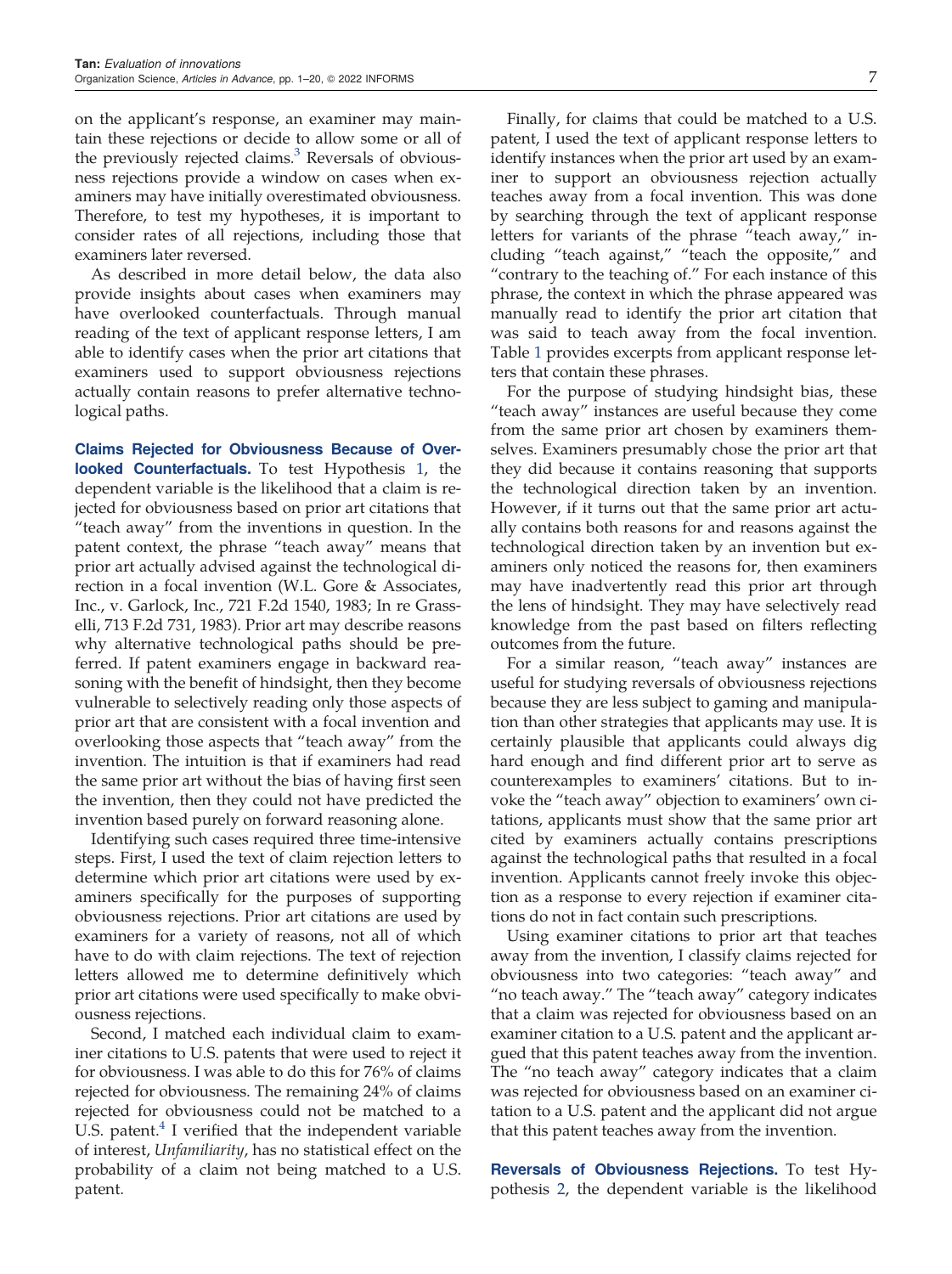<span id="page-7-0"></span>Table 1. Examples of Examiner Citations That Teach Away

| Example<br>number | Application number | Text from applicant response to examiner rejection (emphases added)                                                                                                                                                                                                                                                                                                                                                                                                                                                                                                                                                                                                                                                                                                                                                                                                                                                                                                                                       |
|-------------------|--------------------|-----------------------------------------------------------------------------------------------------------------------------------------------------------------------------------------------------------------------------------------------------------------------------------------------------------------------------------------------------------------------------------------------------------------------------------------------------------------------------------------------------------------------------------------------------------------------------------------------------------------------------------------------------------------------------------------------------------------------------------------------------------------------------------------------------------------------------------------------------------------------------------------------------------------------------------------------------------------------------------------------------------|
| Example 1         | 10/024,633         | Rather, the very fact that Saitoh is an ink jet printing paper requires it to be water<br>absorbing; if this were not the case, you could not ink jet print with the inks as<br>disclosed in that patent. Furthermore, Saitoh does not suggest or motivate one to<br>employ such a weatherproof coating and, in fact, teaches away from the same since                                                                                                                                                                                                                                                                                                                                                                                                                                                                                                                                                                                                                                                    |
| Example 2         | 10/027,417         | such a coating would render the ink jet printing paper of Saitoh inoperative for its<br>intended purpose, that is, to absorb the aqueous-based ink applied thereto.<br>Moreover, Miki et al. teach away from using a heat curing adhesive at column 21,<br>lines 33-39: "When a heat curing adhesive agent is used, the catheter shaft and<br>balloon are inevitably exposed to heat during the heating required for curing. As a<br>result, it is entirely possible that the balloon diameter will shrink, the balloon<br>bursting pressure will decrease, and the catheter shaft will undergo thermal<br>degradation, and these all lead to diminished balloon catheter performance, so the                                                                                                                                                                                                                                                                                                             |
| Example 3         | 10/043,392         | use of a heat curing adhesive agent is not advised."<br>Third, the examiner ignored the disclosure of Borgen et al., which clearly teaches away<br>from a combination with the Jackson reference and the present application  As<br>noted above, injection molding and press-fitting processes operate on much different<br>principles, which are not compatible with one another  If the socket housing of<br>Borgen et al. was cooler than the socket liner, then it would be inoperable for its<br>intended purpose. Similarly, if the socket liner of Borgen et al. was hotter than the<br>socket housing, then it would be inoperable for its intended purpose. Accordingly,                                                                                                                                                                                                                                                                                                                         |
| Example 4         | 10/046,568         | one of ordinary skill in the art would be discouraged from combining the injection<br>molding process of Jackson with the press-fitting process of Borgen et al.<br>Moreover, Graves et al. actually teaches away from upsetting its careful chemical<br>balance because of the adverse bubbling effects of certain additives, like film<br>formers, polymers, and solvents. See column 1, lines $39 - 67$ , discussing how the<br>incorporation of a particular copolymer into the nail formulations therein caused<br>such adverse effects that "the product was not commercially viable or useful."  In<br>light of this teaching, one of ordinary skill would not have been motivated to<br>incorporate at least one first polymer, as presently claimed, into the nail enamel                                                                                                                                                                                                                        |
| Example 5         | 10/053,085         | compositions of Graves et al., for fear that it may render them unsatisfactory for their<br>intended purpose.<br>A review of Cable and Isenberg makes clear that the cited references teach away from<br>combination with one another. The Background section of Cable '903 expressly<br>criticizes the electrodes described by Isenberg in U.S. Patent 4,582,766, noting that in<br>devices made according to Isenberg, the electrolyte is bound to the electrode, which<br>bonding results in undesirable mechanical and structural complications (see Cable<br>'903 at col. 2, lines $38-41$ )  The cited references likewise teach away from the<br>claimed invention. Whereas the claimed invention recites that the anode and<br>electrolyte are secured to one another, the cited Cable '903 reference expressly<br>criticizes such bonding and instead advocates the disposition of so-called "microslip"<br>zones" between the electrolyte and the electrode components (Cable '903 at column 5, |
| Example 6         | 10/058,495         | lines $53-68$ ).<br>Devanathan actually teaches away from the proposed combination with Li Unlike<br>UHMWPE, which remains workable above its melting temperature, PMMA turns to<br>a liquid (with the approximate viscosity of honey) above its melting temperature. As<br>such, postirradiation quenching would completely distort, and effectively destroy,                                                                                                                                                                                                                                                                                                                                                                                                                                                                                                                                                                                                                                            |
| Example 7         | 10/083,205         | Devanathan's acetabular cup.<br>In addition, the Ward et al. and Beaupre references teach away from perforating the<br>aluminum vapor barrier layer of Beaupre. Ward et al. teaches that any holes in the<br>vapor barrier material are undesirable. Ward et al. states that "vapor can penetrate<br>[pin holes] to wet the insulation or condense on the underside of the superimposed<br>metal decking. As is well known, wetted insulation has significantly reduced<br>resistance to thermal conductivity than does the same insulation when dry." Ward<br>et al. column 1, lines 43-52. Beaupre teaches that it is undesirable to deteriorate the<br>vapor barrier characteristics of a foil vapor barrier, as would certainly be the case if<br>the foil layer were perforated.                                                                                                                                                                                                                     |
| Example 8         | 10/090,293         | No such suggestion or teaching is provided by Reiley or Ferree. Rather, Ferree does not<br>mention facet joint replacement or facet joint ailments, and Reiley teaches against the<br>use of artificial discs where facet joint ailments are present Indeed, not only<br>Reiley, but the general state of the prior art teaches away from the combination of<br>facet joint replacement with use of an artificial disc. As expressed in Applicants'                                                                                                                                                                                                                                                                                                                                                                                                                                                                                                                                                       |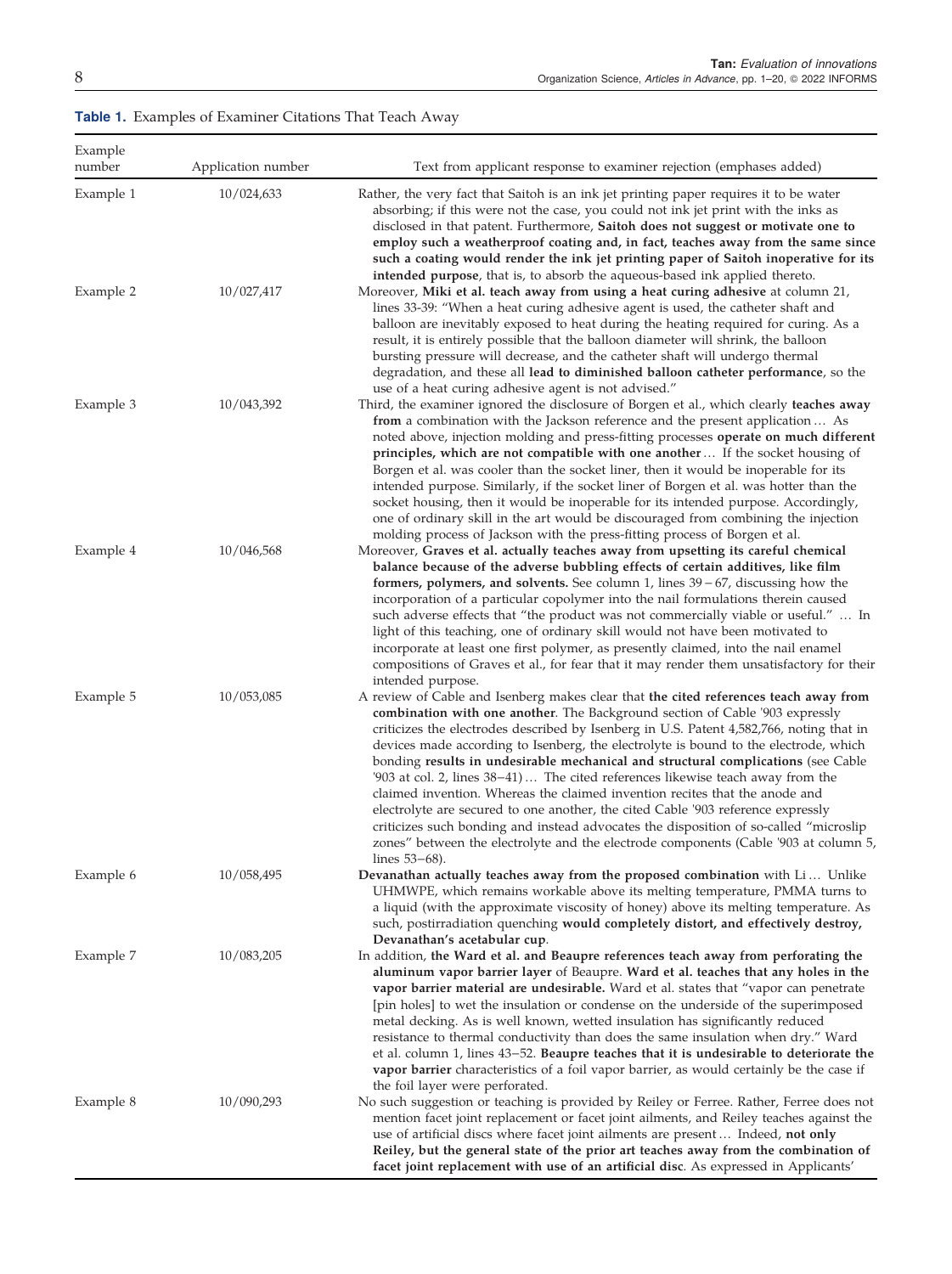#### Table 1. (Continued)

| Example<br>number | Application number | Text from applicant response to examiner rejection (emphases added)                                                                                                                                                                                                                                                                                                                                                                                                                                                                                                                                                                                                                                                                                                                                                                                                                                                                                                                                                                                                                                                                                                                            |
|-------------------|--------------------|------------------------------------------------------------------------------------------------------------------------------------------------------------------------------------------------------------------------------------------------------------------------------------------------------------------------------------------------------------------------------------------------------------------------------------------------------------------------------------------------------------------------------------------------------------------------------------------------------------------------------------------------------------------------------------------------------------------------------------------------------------------------------------------------------------------------------------------------------------------------------------------------------------------------------------------------------------------------------------------------------------------------------------------------------------------------------------------------------------------------------------------------------------------------------------------------|
| Example 9         | 10/090,358         | specification, "contraindications for artificial discs include arthritic facet joints, absent<br>facet joints, severe facet joint tropism, or otherwise deformed facet joints."<br>Substituting the invention of Scherson into the invention of Henley would defeat                                                                                                                                                                                                                                                                                                                                                                                                                                                                                                                                                                                                                                                                                                                                                                                                                                                                                                                            |
|                   |                    | this purpose, creation of a sustained, oxygen-enriched environment through oxygen<br>generation from ambient air under hyperbaric pressure. Indeed, the negative pressure<br>supplied by Henley to drain wound surfaces would entirely teach away from the<br>hyperbaric pressure teaching of Scherson for maintenance of an oxygen-rich<br>environment. Accordingly, one of skill in the art would not think to modify Henley<br>by combining it with the device of Scherson, because, at the least, the two<br>inventions teach away from each other.                                                                                                                                                                                                                                                                                                                                                                                                                                                                                                                                                                                                                                        |
| Example 10        | 10/097,257         | However, those skilled in the art know that there are a multitude of reasons why the<br>1-to 15-nm particle size regime is generally not accessible to traditional emulsion<br>polymerization or dispersion polymerization techniques  For the invention<br>described in Chandler, the practitioner would want the maximum effective<br>concentration range to be as large as possible and thus the particle size to be as large<br>as possible or practical. The applicants have, surprisingly, found that the use of very<br>low-particle size polymeric nanoparticles actually reduces the viscosity of the<br>dispersion (paragraph 0015), which is <b>counterintuitive from the known art because</b><br>smaller particle size usually results in higher viscosity  Given that the fields of<br>invention are so diverse, Chandler teaches away from our invention, and that one<br>would anticipate increased viscosity by moving to lower particle size, anyone of<br>ordinary skill in the art would not consider Chandler to be prior art for the inventive<br>step of very low-particle size $(1-15 \text{ nm})$ cross-linked polymeric nanoparticles with<br>attached chromophores. |

*Note.* These examples come from the text of applicant responses to examiners' rejection letters; they point out ways in which the prior art cited by examiners to make obviousness rejections actually teaches away from the focal invention.

that a claim is ultimately allowed. If examiners initially made obviousness rejections based on selective readings of prior art—that is, overlooking those aspects of prior art that "teach away" from the inventions in question—then examiners should be more likely to subsequently reverse these rejections. The logic is that after applicants point out the counterfactuals that examiners initially overlooked, examiners are better able to see ways in which these inventions reflected nonobvious paths that were contrary to the prior art.

Unfamiliarity. The primary independent variable in my analysis is the degree to which an invention is in an unfamiliar area of technology. To capture this, I use Fleming's [\(2001](#page-18-0)) measure of component familiarity. The intuition behind this measure is that when there is more recent and frequent innovative activity concentrated in an area of technology, there is greater accumulation of technological knowledge to guide subsequent search. Fleming ([2001\)](#page-18-0) showed evidence that greater fa-miliarity is associated with greater certainty.<sup>[5](#page-18-0)</sup>

The measure uses the USPTO's classification of inventions under technology subclasses as proxies for technological components. For each subclass in which an invention is classified, familiarity is measured based on the number and recency of other patents that have been classified under that subclass.

The measure is constructed in two steps, exactly as described in Fleming ([2001\)](#page-18-0).<sup>[6](#page-18-0)</sup> First, for each subclass *j* in invention *i*, component familiarity is computed as

$$
I_{ij} = \sum_{k} 1\{ patent\ k\ uses\ subclass\ j\}
$$
  
 
$$
\times e^{-\left(\frac{application\ date\ of\ percent\ in\ -grant\ date\ of\ parent\ k}{time\ constant\ of\ knowledge\ loss}\right)}
$$

where the time constant of knowledge loss is set at five years (i.e.,  $5 \times 365$  days), and *k* indexes all patents granted prior to the application date of the focal invention *i*. [7](#page-18-0)

Second, as described in Fleming [\(2001\)](#page-18-0), I compute average familiarity across all subclasses *j* in invention *i* and then take the square root of this value:

$$
component \, familiarity_i = \sqrt{\frac{\sum_j I_{ij}}{\sum_j 1}}
$$

To arrive at a measure of unfamiliarity, I simply reverse the scale by taking the negative of Fleming's ([2001\)](#page-18-0) measure:

*unfamiliarity<sup>i</sup>* -−*component familiarity<sup>i</sup>*

Higher values of this measure can be interpreted as indicating unfamiliarity. In the analysis, I divide this measure by 100 in order to remove leading zeros in coefficient estimates.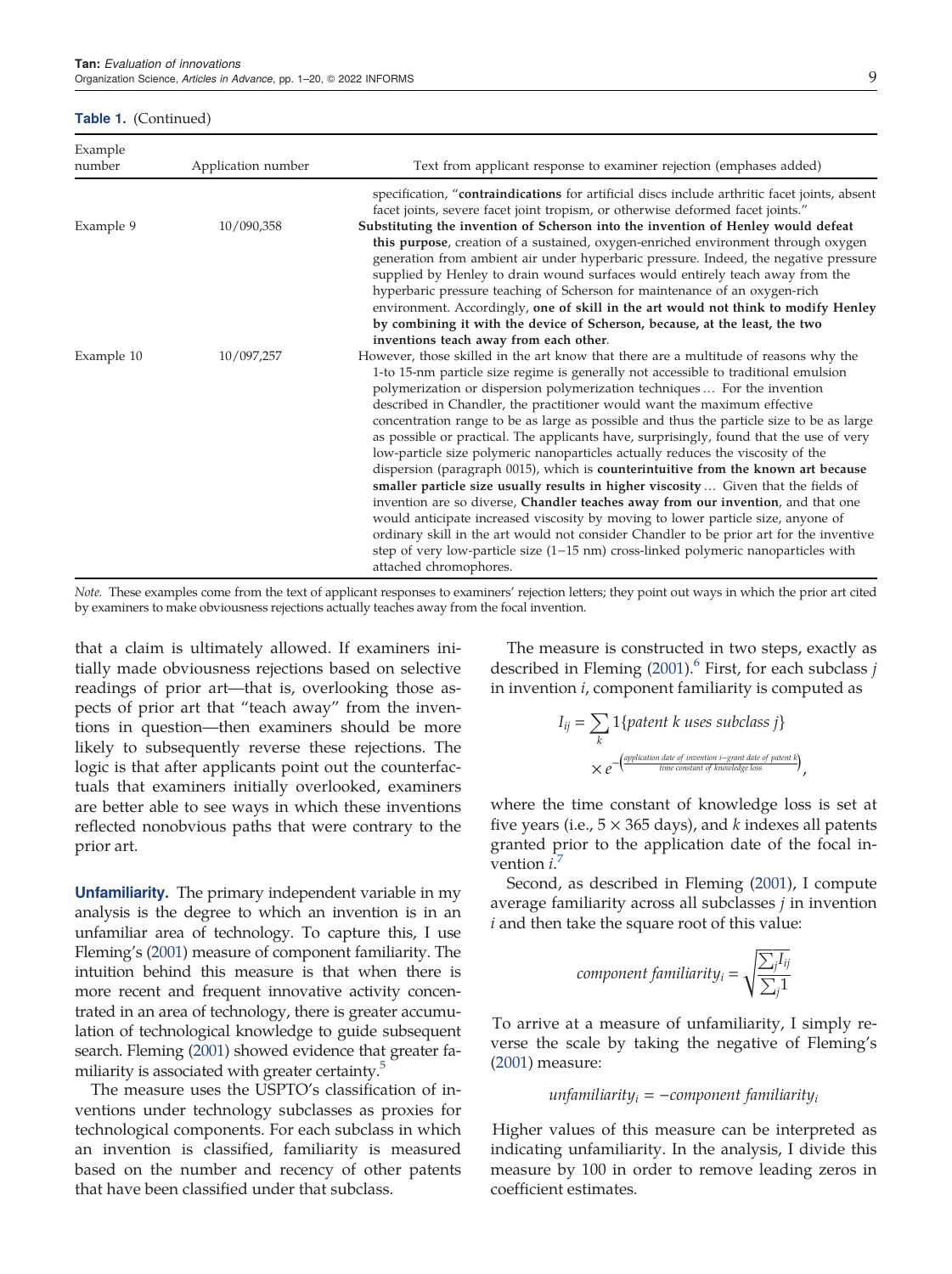Controls. To account for differences between examiners, all multivariate models are based on within-examiner variation. In other words, examiner fixed effects are included but not estimated as parameters so as to conserve degrees of freedom. All multivariate models also cluster errors at the level of the examiner. Additionally, I include controls for time-varying aspects of examiner experience. As a measure of total prior experience, I include a count of cumulative number of patents examined prior to the application date of a focal invention. As a measure of breadth of experience, I include a count of cumulative number of distinct technology classes examined prior to the application date of a focal invention.

To account for potential differences between applications, I include controls for inventors, prior art citations, and areas of technology. With respect to inventors, I include the number of inventors on an application and the average number of patents granted to these inventors prior to the application date of the focal invention. With respect to applicant prior citations, I include the number of patents cited by the applicant's information disclosure and the number of distinct technology subclasses to which these patents belong.

Finally, I include a set of controls to account for potential differences between law firms. I include the cumulative number of patents filed by a law firm prior to the application date of the focal invention. I also include a set of dummy variables indicating law firm status. *U.S News & World Report* provides a ranking of "Best Law Firms for Patent Law." Firms are ranked into three tiers, "National Tier 1," "National Tier 2," and "National Tier 3." For each tier, I include a dummy variable that takes a value of 1 if a law firm is ranked in that tier. Table 2 provides descriptive statistics.

## Empirical Logic

Besides the hypothesized mechanism of hindsight bias, other mechanisms may affect outcomes in the patent examination process and in related ways. Examples include negative biases by examiners, random noise in the examination process, and variation in the underlying quality of patent claims. For instance, one possible mechanism is examiners' relative incentives for making false positive versus false negative errors in initial decisions. If examiners make false negative errors, applicants have strong incentives to petition for the allowance of erroneously rejected claims. However, if examiners make false positive errors, applicants have no incentives to petition for the rejection of erroneously allowed claims. This might create strategic incentives to err on the side of rejection in order to reduce the risk of false positive errors (Sah and Stiglitz [1986,](#page-19-0) Csaszar [2012\)](#page-18-0). Another possible mechanism is random error. In some areas of technology, examiners may be more prone to errors in both directions, allowing more claims that are below the bar and rejecting more claims that are above the bar. Finally, in some areas of technology, applicants may have lower-quality thresholds for submitting patent applications, resulting in more applications that are below the bar for patentability.

In order to differentiate among these mechanisms empirically, it helps to specify the mathematical relationships between their unobservable data-generating processes and observable patent examination outcomes. Figure [3](#page-10-0) illustrates the combination of observed effects that differentiates hindsight bias from negative bias, increased noise, and lower-quality claims.

The top panel of Figure [3](#page-10-0) provides a visual representation of the initial decision to allow or reject

#### Table 2. Descriptive Statistics

|                                                             | Mean     | <b>SD</b> | Minimum  | Maximum |
|-------------------------------------------------------------|----------|-----------|----------|---------|
| Ultimately allowed                                          | 0.537    | 0.499     |          |         |
| Rejected for obviousness, teach away                        | 0.043    | 0.202     |          |         |
| Rejected for obviousness, no teach away                     | 0.306    | 0.461     |          |         |
| Rejected under 102                                          | 0.339    | 0.473     |          |         |
| Rejected under 112                                          | 0.192    | 0.394     |          |         |
| Rejected under 101                                          | 0.034    | 0.180     |          |         |
| Ln. (no. of claims)                                         | 3.593    | 0.679     | 0.000    | 5.602   |
| Ln. (no. of law firm's prior patents)                       | 4.733    | 3.694     | 0.000    | 10.548  |
| Tier 1 patent law firm $(1/0)$                              | 0.132    | 0.339     |          |         |
| Tier 2 patent law firm $(1/0)$                              | 0.083    | 0.276     |          |         |
| Tier 3 patent law firm $(1/0)$                              | 0.044    | 0.205     |          |         |
| Ln. (no. of inventors)                                      | 0.798    | 0.646     | 0.000    | 4.331   |
| Ln. (average no. of inventor prior patents)                 | 1.181    | 1.140     | 0.000    | 6.723   |
| Ln. (no. of applicant citations)                            | 1.326    | 1.338     | 0.000    | 6.378   |
| Ln. (no. of technology subclasses in applicant citations)   | 1.200    | 1.191     | 0.000    | 5.852   |
| Ln. (no. of examiner's prior patents)                       | 3.158    | 2.692     |          | 8       |
| Ln. (no. of technology classes in examiner's prior patents) | 2.105    | 1.776     |          | 6       |
| Unfamiliarity                                               | $-0.012$ | 0.009     | $-0.073$ | 0.000   |

*Note.* This table shows descriptive statistics for a sample of 1,102,236 claims from 38,067 applications; the unit of observation is the claim.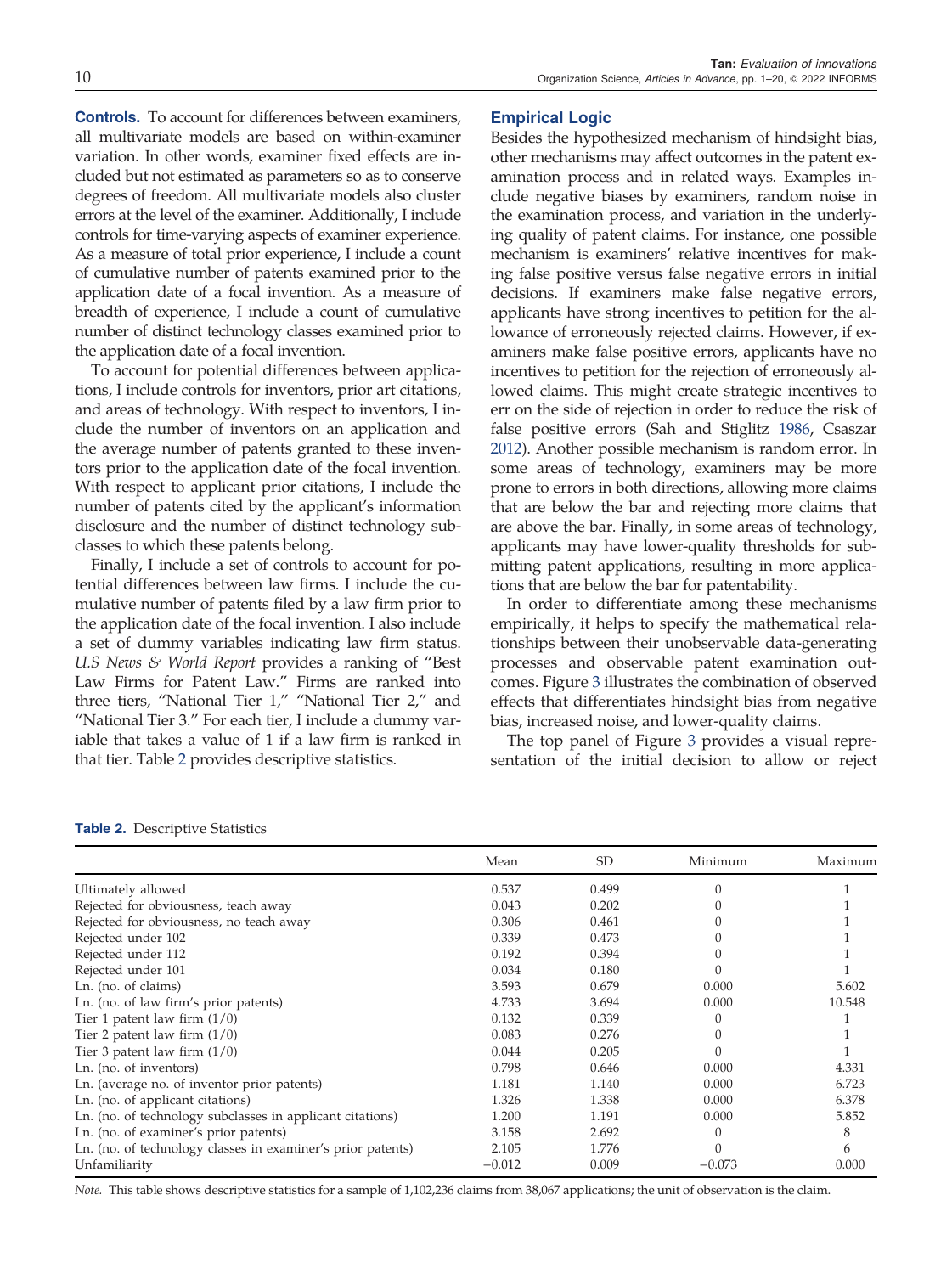<span id="page-10-0"></span>



*Notes.* Comparison of hindsight bias to other categories of mechanisms that may affect patent examination outcomes. Here, hindsight bias falls under category (2) "false negative bias". The top panel illustrates the initial decision to allow or reject patent claims. Patent claims are drawn from a uniform distribution of patentability, ranging from −8 to +8, as represented by the vertical bars. The examination process seeks to allow claims that are above zero and reject claims that are below zero. Blue zones represent claims that are initially allowed. Red zones represent claims that are initially rejected. True positive means initially allowing a claim that is above zero. True negative means initially rejecting a claim that is below zero. False negative means initially rejecting a claim that is above zero. False positive means initially allowing a claim that is below zero. The bottom panel illustrates ways in which the different categories of unobserved data-generating processes can be distinguished based on combinations of their effects on two observed examination outcomes: 1) the probability of initial rejection and 2) the probability of ultimate allowance, conditional on initial rejection. The underlying assumption is that, if an examiner makes a genuine false negative error, an applicant will have a basis for clarifying the error and petitioning for a rejected claim to be allowed. The probability of initial rejection is visually represented as the combined area of all red zones (all initial rejections = false negatives + true negatives) divided by the area of the entire distribution (all claims). The probability of ultimate allowance conditional on initial rejection is visually represented as the area of the red zone above zero (false negatives) divided by the combined area of all red zones (false negatives + true negatives).

patent claims. Patent claims are drawn from a uniform distribution of patentability, ranging from −8 to +8, as represented by the vertical bars. $8^{\circ}$  $8^{\circ}$  The examination process seeks to correctly classify claims as above the bar or below the bar of patentability. Claims that are above zero should be allowed. Claims that are below

zero should be rejected. Blue zones represent claims that are initially allowed. Red zones represent claims that are initially rejected.

Column (1), labeled "baseline," illustrates four possible outcomes of the initial decision. True positive means initially allowing a claim that is above zero.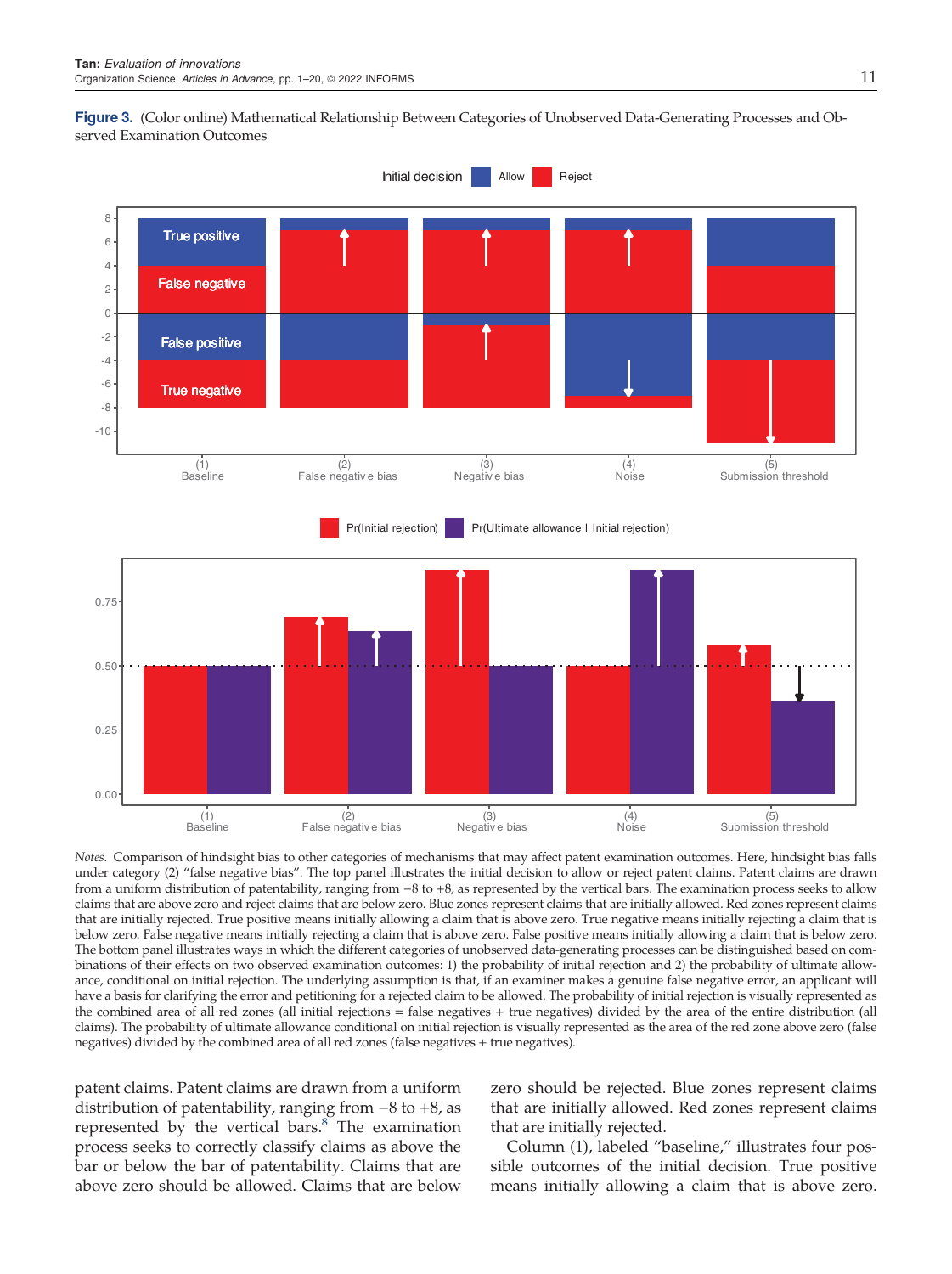True negative means initially rejecting a claim that is below zero. False negative means initially rejecting a claim that is above zero. False positive means initially allowing a claim that is below zero. The assumption represented by these outcomes is that patent examiners make noisy evaluations of patentability. Examiners tend to be correct about claims that are either far above or far below the bar of patentability. Examiners are more vulnerable to errors for marginal claims that are just above or just below the bar.

This visual grammar provides a way to represent the effects of different categories of data-generating processes: (2) "false negative bias," (3) "negative bias," (4) "noise," and (5) "submission threshold." In this figure, hindsight bias falls under the category of (2) "false negative bias." False negative bias refers to an increased likelihood of rejecting claims that are above the bar.

This is mathematically different from the other three types of mechanisms. If examiners have strategic incentives to err on the side of making false negative errors in order to avoid false positive errors, then this would fall under the category of (3) "negative bias." Negative bias refers to an increased likelihood of rejecting claims that are above the bar as well as a decreased likelihood of allowing claims that are below the bar. Random error by examiners would fall under the category of (4) "noise." Noise refers to an increased likelihood of both rejecting claims that are above the bar and allowing claims that are below the bar. Finally, if there is a higher submission rate of applications that are below the bar for patentability, this would fall under the category of (5) "submission threshold."

The challenge of studying patent examination is that the quantities in the top panel of Figure [3](#page-10-0) are unobserved. It is generally not possible for researchers to independently and definitively classify examiners' initial decisions as correct or incorrect. Therefore, the bottom panel of Figure [3](#page-10-0) illustrates ways in which the different categories of unobserved data-generating processes can be distinguished based on combinations of their effects on two observed examination outcomes: (1) the probability of initial rejection and (2) the probability of ultimate allowance, conditional on initial rejection. The underlying assumption is that if an examiner makes a genuine false negative error, an applicant will have a basis for clarifying the error and petitioning for a rejected claim to be allowed. Under this assumption, differences in unobserved classification outcomes—for example, true versus false positives, true vs. false negatives—have mathematically determinate combinations of effects on the two observed outcomes.

In the bottom panel of Figure [3](#page-10-0), the probability of initial rejection is visually represented as the combined

area of all red zones (all initial rejections = false negatives + true negatives) divided by the area of the entire distribution (all claims). The probability of ultimate allowance conditional on initial rejection is visually represented as the area of the red zone above zero (false negatives) divided by the combined area of all red zones (false negatives + true negatives). To illustrate this, in the "baseline" category, the combined area of all red zones is 8 (0 to 4 and −8 to -4). The area of the entire distribution is 16 (−8 to 8). The area of the red zone above zero is 4 (0 to 4). Therefore, the probability of initial rejection is 0.5 (8 divided by 16). The probability of ultimate allowance conditional on initial rejection is 0.5 (4 divided by 8).

The bottom panel of the figure illustrates how (2) "false negative bias" has a distinctive combination of effects as compared with those of other data-generating processes. False negative bias results in increased probabilities of both initial rejection and ultimate allowance conditional on initial rejection.

In contrast, (3) "negative bias" results in an increased probability of initial rejection but no change in the probability of ultimate allowance conditional on initial rejection. The reason is that negative bias causes an increased likelihood of true negatives, which translates into more initially rejected claims that do not ultimately get allowed.

In contrast, (4) increased "noise" results in no change in the probability of initial rejection but an increased probability of ultimate allowance conditional on initial rejection. The reason is that an increase in random, unbiased error results in more initial errors in both directions.

Finally, (5) a lower "submission threshold" results in an increased probability of initial rejection but a decreased probability of ultimate allowance conditional on initial rejection. The reason is that an increased number of claims below the bar increases the number of true negatives.

The key takeaway from Figure [3](#page-10-0) is that, whereas theoretical quantities of interest, such as probability of false negatives, are unobserved, hindsight bias should have a mathematically distinct combination of observed effects—increased probability of initial rejection and increased probability of allowance of initially rejected claims—as compared with negative bias, increased noise, or lower-quality claims.

# **Results**

## Obviousness Rejections Due to Overlooked **Counterfactuals**

Table [3](#page-12-0) shows results from linear probability models. All results are based on within-examiner variation (i.e., examiner fixed-effects), and errors are clustered at the examiner level.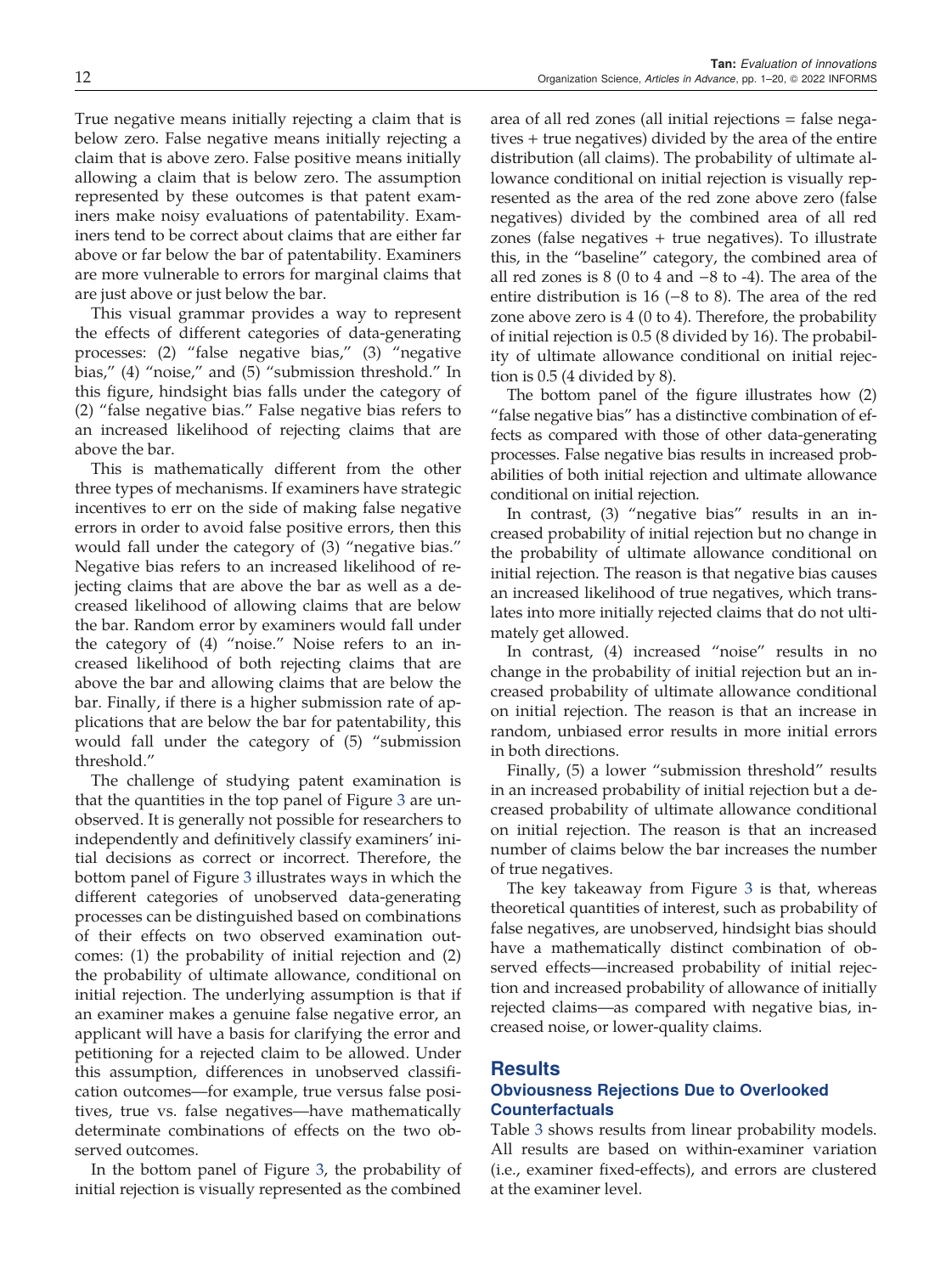#### <span id="page-12-0"></span>**Table 3.** Linear Probability Models of Claim Outcomes

|                                                             | Allowed<br>(1) | Rejected for obviousness,<br>teach away<br>(2) | Rejected for obviousness,<br>no teach away<br>(3) |
|-------------------------------------------------------------|----------------|------------------------------------------------|---------------------------------------------------|
| $ln($ # of claims $)$                                       | $-0.055***$    | 0.001                                          | $-0.024***$                                       |
|                                                             | (0.004)        | (0.002)                                        | (0.004)                                           |
| ln(f# of law firm's prior patents)                          | 0.001          | $-0.001**$                                     | $-0.000$                                          |
|                                                             | (0.001)        | (0.000)                                        | (0.001)                                           |
| Tier 1 patent law firm $(1/0)$                              | $-0.004$       | $-0.002$                                       | $0.015*$                                          |
|                                                             | (0.007)        | (0.004)                                        | (0.007)                                           |
| Tier 2 patent law firm $(1/0)$                              | $-0.010$       | $-0.000$                                       | $0.013^{+}$                                       |
|                                                             | (0.008)        | (0.004)                                        | (0.008)                                           |
| Tier 3 patent law firm $(1/0)$                              | $0.040***$     | $0.015*$                                       | 0.003                                             |
|                                                             | (0.011)        | (0.007)                                        | (0.011)                                           |
| ln( <i>#</i> of inventors)                                  | $0.013***$     | $-0.001$                                       | $-0.005$                                          |
|                                                             | (0.004)        | (0.002)                                        | (0.004)                                           |
| $ln(avg \# of inventor prior patterns)$                     | $0.009***$     | $-0.002$                                       | $-0.002$                                          |
|                                                             | (0.002)        | (0.001)                                        | (0.002)                                           |
| $ln(\# of$ applicant citations)                             | $0.033**$      | $0.013^{+}$                                    | $-0.006$                                          |
|                                                             | (0.012)        | (0.007)                                        | (0.013)                                           |
| $ln(\# of technology subclasses in application situations)$ | $-0.021$       | $-0.006$                                       | 0.013                                             |
|                                                             | (0.014)        | (0.008)                                        | (0.014)                                           |
| ln(f# of example's prior paths)                             | 0.020          | 0.008                                          | $-0.014$                                          |
|                                                             | (0.024)        | (0.011)                                        | (0.022)                                           |
| ln(# of technology classes in examiner's prior patents)     | 0.006          | $-0.021$                                       | 0.014                                             |
|                                                             | (0.033)        | (0.017)                                        | (0.033)                                           |
| Unfamiliarity                                               | $1.260**$      | $0.324*$                                       | 0.072                                             |
|                                                             | (0.398)        | (0.164)                                        | (0.359)                                           |
| Fixed effect                                                | Examiner       | Examiner                                       | Examiner                                          |
| Cluster                                                     | Examiner       | Examiner                                       | Examiner                                          |
| Observations                                                | 1,102,236      | 1,102,236                                      | 1,102,236                                         |
| Adjusted $\mathbb{R}^2$                                     | 0.211          | 0.130                                          | 0.196                                             |

*Notes.* This table reports results from linear probability models of binary variables; the unit of observation is the claim. In column (1), the dependent variable indicates that a claim was ultimately allowed. In column (2), the dependent variable indicates that a claim was rejected for obviousness based on prior art that "teaches away" from the invention. In column (3), the dependent variable indicates that a claim was rejected for obviousness but not based on prior art that "teaches away" from the invention. All models are based on within-examiner variation (i.e., examiner-fixed effects), and errors are clustered at the examiner level.

+*p* < 0.1; \**p* < 0.05; \*\**p* < 0.01; \*\*\**p* < 0.001.

As a first step, I begin by testing a baseline expectation about the *Unfamiliarity* measure. Fleming [\(2001](#page-18-0)) suggested that inventors face greater uncertainty when working with unfamiliar technological components. Such inventions should on average be more patentable than inventions discovered with the benefit of more guidance from recent inventive activity.

As a test of this baseline expectation, in model (1), the dependent variable indicates whether a claim was ultimately allowed. As described earlier, my sample includes applications that resulted in granted patents as well as applications that did not, and within applications, it includes claims that were ultimately allowed as well as claims that ultimately were not. In this model, *Unfamiliarity* has a significant positive effect. This suggests that inventions using unfamiliar technologies are more likely to result in patentable claims than inventions using familiar technologies.

Hypothesis [1](#page-3-0) suggests that, in unfamiliar areas of technology, examiners are more likely to reject claims for obviousness as a result of overlooking counterfactuals. Empirically, this is captured based on a claim being rejected for obviousness based on prior art that "teaches away" from the inventions in question.

In model (2) of Table 3, the dependent variable indicates that a claim was rejected for obviousness based on prior art citations that teach away from the invention. In this model, *Unfamiliarity* has a significant positive effect. To facilitate practical interpretation of effect size, Figure [4](#page-13-0) provides a visual representation of the estimated coefficient.

This result suggests that inventions using unfamiliar technologies are more likely to be initially rejected for being obvious as a result of examiners overlooking counterfactuals. Recall Fleming's [\(2001](#page-18-0)) evidence that there is less ex ante guidance and greater ex ante uncertainty for inventors working with unfamiliar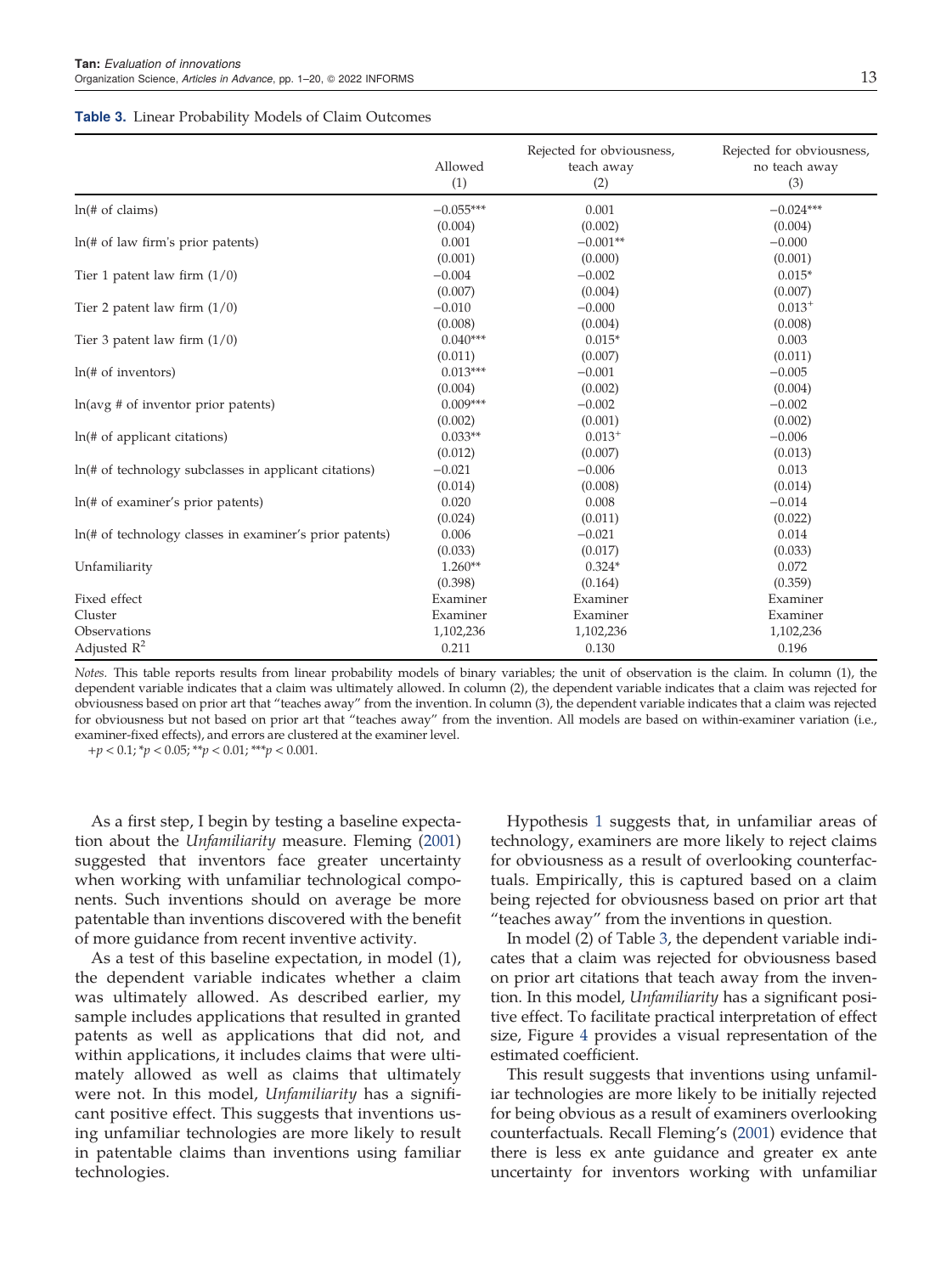

#### <span id="page-13-0"></span>**Figure 4.** (Color online) Estimated Coefficients

*Notes.* Visual representation of the estimated coefficients from Table [3](#page-12-0). Column numbers correspond to column numbers in Table [3](#page-12-0). Plotted coefficients are for the *Unfamiliarity* variable. To facilitate practical interpretation of effect sizes, coefficients for the *Unfamiliarity* variable are multiplied by one standard deviation in the *Unfamiliarity* variable and divided by the sample mean of the dependent variable. Therefore, the magnitudes can be interpreted as the percentage change in the dependent variable relative to the sample mean per one standard deviation increase in the *Unfamiliarity* variable.

technologies. The positive effect of Fleming's [\(2001](#page-18-0)) *Unfamiliarity* variable on likelihood of obviousness rejections in this model would be difficult to reconcile without the theorized mechanism. Instead of seeing ex ante uncertainty, that is, a balance of ex ante reasons both for and against a particular direction, examiners overlook ex ante reasons against a technological direction that has been shown to be successful in a focal invention. As a result, examiners are more likely to view the technological direction in an invention as being obvious.

Note that the theoretical mechanism behind Hypothesis [1](#page-3-0) is specific to one particular source of obviousness rejections, obviousness rejections that occur because examiners overlooked counterfactuals. However, obviousness rejections can in general occur for many other reasons that do not relate to this mechanism and for which the effect of *Unfamiliarity* is theoretically indeterminate. Hence, it is important to differentiate between obviousness rejections that do and do not occur because examiners overlooked counterfactuals. Obviousness rejections due to overlooked counterfactuals are important for providing affirmative evidence of the theorized mechanism. Obviousness rejections that occur for other reasons are also important for ruling out affirmative evidence of alternative mechanisms. Even if the *Unfamiliarity* variable has the predicted

effect on the dependent variable for which it is theoretically relevant, there would be concern about alternative mechanisms if it also has the same effect on other dependent variables for which it is not theoretically relevant.

As a falsification test, in model (3) of Table [3](#page-12-0), the dependent variable indicates that a claim was rejected for obviousness but not based on prior art that teaches away from the invention. Recall that to "teach away" means that the prior art cited by examiners actually contains prescriptions against the technological paths that resulted in a focal invention. Applicants cannot freely invoke this objection as a response to every rejection if examiner citations do not in fact contain such prescriptions. The dependent variable in this model indicates that a claim was rejected for obviousness, but the applicant did not argue that the examiner citation teaches away from the invention. Contrary to the predicted positive effect in Hypothesis [1,](#page-3-0) in this model, *Unfamiliarity* does not have a significant positive effect.

As a further falsification test, Table [4](#page-14-0) shows that the *Unfamiliarity* variable does not have positive effects on the likelihood of rejections for other reasons besides obviousness: 35 U.S.C. §101, §102, or §112. Together, these falsification tests provide confidence that the evidence for Hypothesis [1](#page-3-0) is not a spurious byproduct of a more generalized mechanism through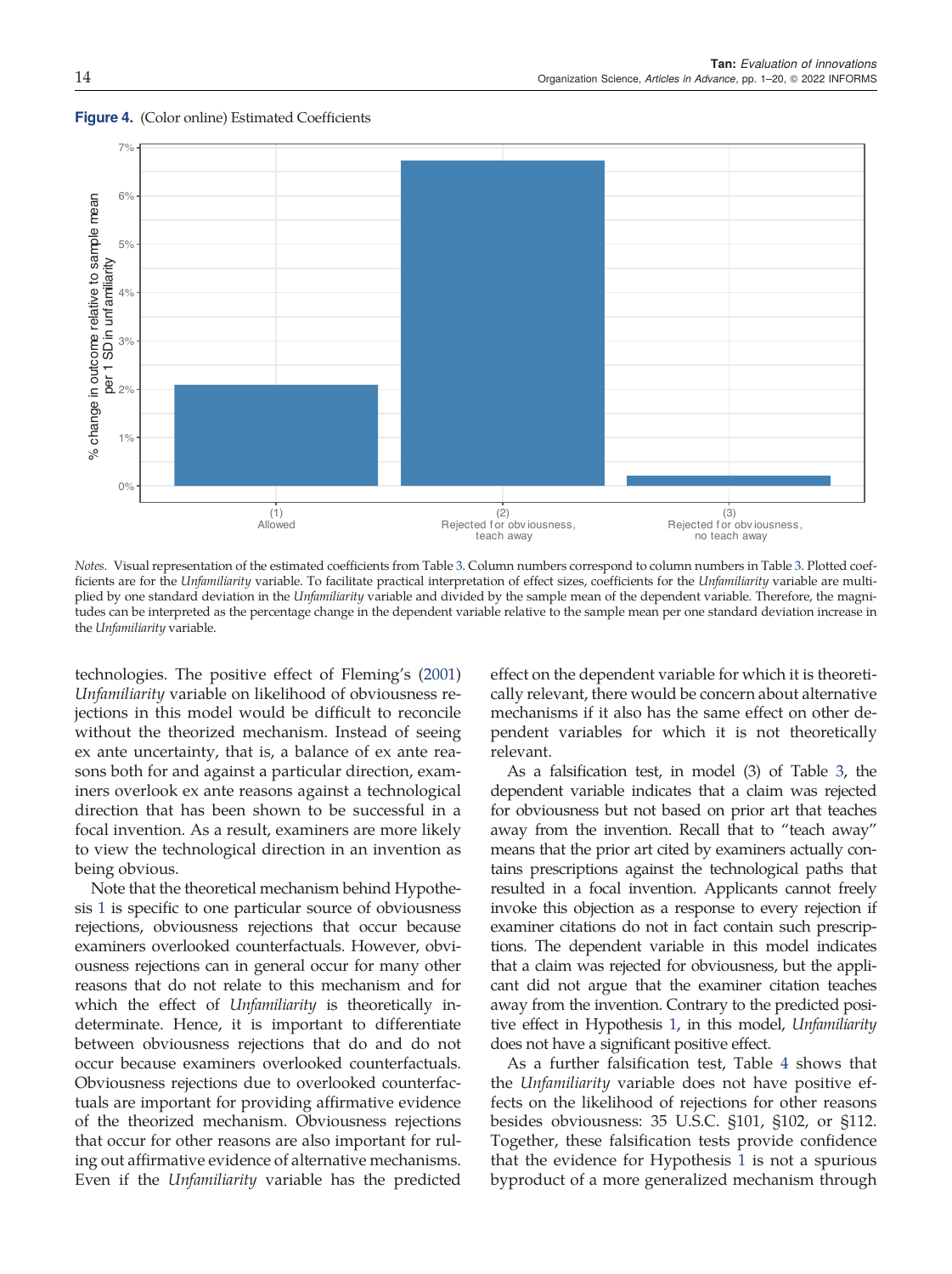#### <span id="page-14-0"></span>**Table 4.** Linear Probability Models of Other Types of Rejections

|                                                             | Rejected 102<br>(1)   | Rejected 112<br>(2) | Rejected 101<br>(3) |
|-------------------------------------------------------------|-----------------------|---------------------|---------------------|
| Ln.(no. of claims)                                          | $-0.038***$           | $-0.031***$         | $-0.003$            |
|                                                             | (0.004)               | (0.003)             | (0.002)             |
| Ln. (no. of law firm's prior patents)                       | $-0.000$              | $0.001*$            | $-0.000$            |
|                                                             | (0.001)               | (0.001)             | (0.000)             |
| Tier 1 patent law firm $(1/0)$                              | 0.009                 | $-0.014*$           | 0.003               |
|                                                             | (0.007)               | (0.006)             | (0.003)             |
| Tier 2 patent law firm $(1/0)$                              | $-0.014$ <sup>+</sup> | $-0.006$            | 0.000               |
|                                                             | (0.008)               | (0.007)             | (0.004)             |
| Tier 3 patent law firm $(1/0)$                              | $-0.006$              | $-0.011$            | $-0.003$            |
|                                                             | (0.010)               | (0.009)             | (0.004)             |
| Ln. (no. of inventors)                                      | $-0.003$              | 0.001               | $0.008***$          |
|                                                             | (0.003)               | (0.003)             | (0.002)             |
| Ln. (Average no. of inventor prior patents)                 | $-0.005*$             | $-0.002$            | $-0.001$            |
|                                                             | (0.002)               | (0.002)             | (0.001)             |
| Ln. (no. of applicant citations)                            | 0.001                 | 0.010               | $-0.003$            |
|                                                             | (0.012)               | (0.011)             | (0.006)             |
| Ln. (no. of technology subclasses in applicant citations)   | 0.006                 | $-0.015$            | 0.002               |
|                                                             | (0.013)               | (0.012)             | (0.007)             |
| Ln. (no. of examiner's prior patents)                       | $-0.017$              | $-0.004$            | $-0.004$            |
|                                                             | (0.021)               | (0.020)             | (0.009)             |
| Ln. (no. of technology classes in examiner's prior patents) | 0.004                 | 0.013               | 0.003               |
|                                                             | (0.029)               | (0.026)             | (0.013)             |
| Unfamiliarity                                               | $-0.768*$             | 0.040               | $-1.003***$         |
|                                                             | (0.340)               | (0.355)             | (0.224)             |
| Fixed effect                                                | Examiner              | Examiner            | Examiner            |
| Cluster                                                     | Examiner              | Examiner            | Examiner            |
| Observations                                                | 1,102,236             | 1,102,236           | 1,102,236           |
| Adjusted $R^2$                                              | 0.167                 | 0.218               | 0.203               |

*Notes.* This table reports results from linear probability models of binary variables representing other types of rejections besides obviousness (35 U.S.C. §103). The other three bases for rejection are that a claim is not for patentable subject matter (35 U.S.C. §101), has been previously patented, publicly described, or publicly available (35 U.S.C. §102), or does not clearly describe the focal invention or disclose enough information to enable others to practice the invention (35 U.S.C. §112). The unit of observation is the claim. In column (1), the dependent variable indicates whether a claim was rejected under §102. In column (2), the dependent variable indicates whether a claim was rejected under §112. In column (3), the dependent variable indicates whether a claim was rejected under §101. All models are based on within-examiner variation (i.e., examiner-fixed effects), and errors are clustered at the examiner level.

+*p* < 0.1; \**p* < 0.05; \*\**p* < 0.01; \*\*\**p* < 0.001.

which *Unfamiliarity* has a positive effect on all forms of rejections. The results suggest that the *Unfamiliarity* variable is operating via the hypothesized mechanism, examiners selectively reading prior art in ways that overlook counterfactuals.

#### Reversals of Obviousness Rejections

Hypothesis [2](#page-4-0) suggests that obviousness rejections due to examiners overlooking counterfactuals are more likely to be subsequently reversed. As a window on this process, I look at the likelihood of claims being ultimately allowed after initially being rejected for obviousness.

Table [5](#page-15-0) shows results from a model of claim allowance. The model includes indicator variables for different types of rejections. Being initially rejected for obviousness under §103 reduces a claim's likelihood of ultimate allowance. However, the indicator for "Rejected for obviousness, teach away" has a

significant positive effect. When an obviousness rejection is based on prior art that teaches away, the claim is 6.3% more likely to be ultimately allowed as compared with all claims rejected for obviousness. This is practically significant, given that the average probability of allowance for claims rejected for obviousness is 50.9. The estimated coefficient for "Rejected for obviousness, teach away" implies a 12.3% increase (6.3/ 50.9) relative to the average probability of allowance for obviousness rejections in general.

## Discussion

Although much research has sought to understand the theoretical mechanisms that determine how members of organizations evaluate—and misevaluate—innovations, the prevailing focus has been on the evaluation of an innovation's *value* (Rindova and Petkova [2007](#page-19-0), Berg [2016,](#page-18-0) Boudreau et al. [2016](#page-18-0), Criscuolo et al. [2017](#page-18-0), Mueller et al. [2012](#page-19-0), Mueller et al. [2014](#page-19-0), Mueller et al.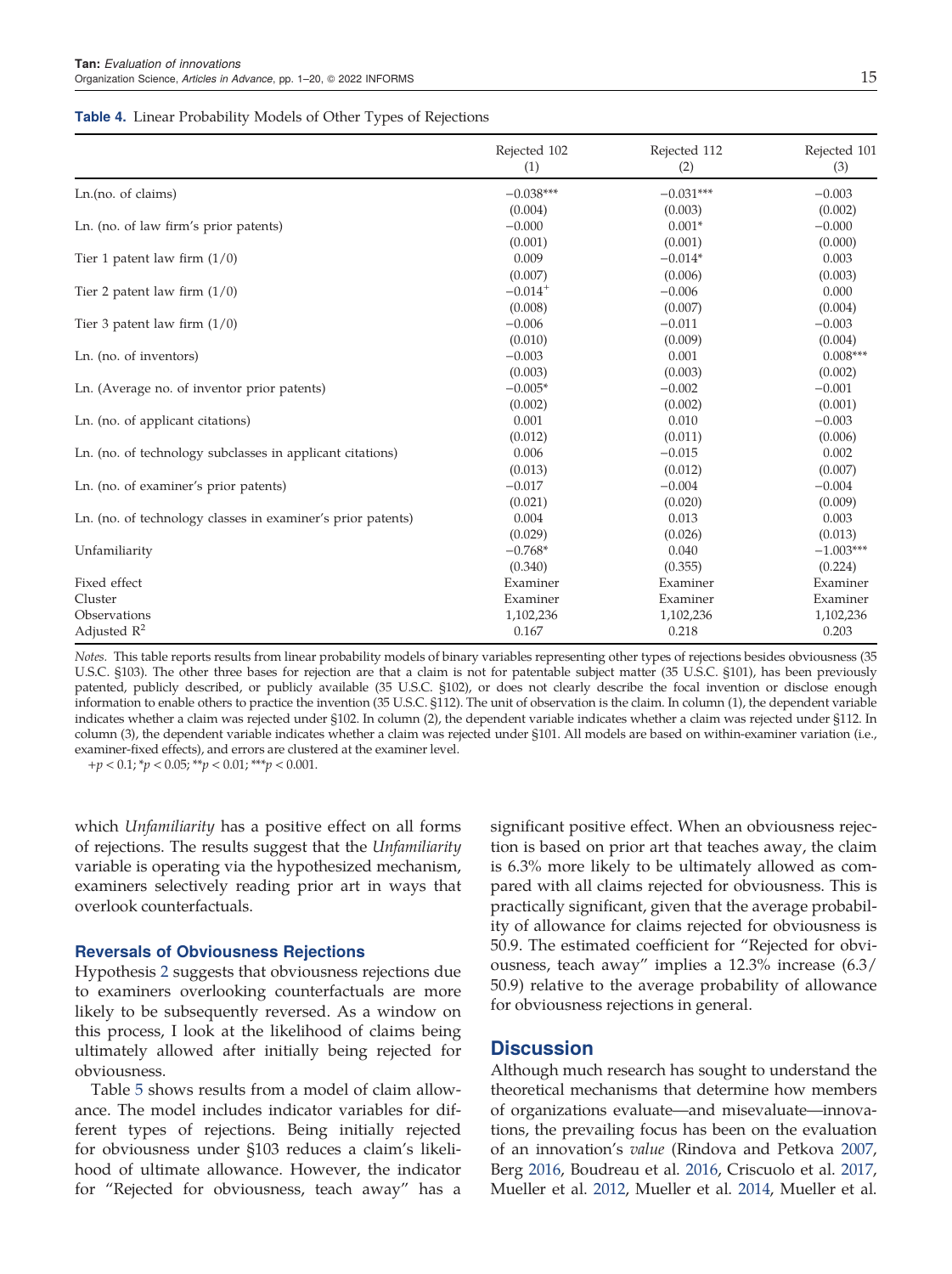|                                                             | Allowed     |
|-------------------------------------------------------------|-------------|
| Ln. (no. of claims)                                         | $-0.056***$ |
|                                                             | (0.004)     |
| Ln. (no. of law firm's prior patents)                       | 0.001       |
|                                                             | (0.001)     |
| Tier 1 patent law firm $(1/0)$                              | $-0.003$    |
|                                                             | (0.007)     |
| Tier 2 patent law firm $(1/0)$                              | $-0.010$    |
|                                                             | (0.008)     |
| Tier 3 patent law firm $(1/0)$                              | $0.039***$  |
|                                                             | (0.011)     |
| Ln. (no. of inventors)                                      | $0.013***$  |
|                                                             | (0.004)     |
| Ln. (average no. of inventor prior patents)                 | $0.009***$  |
|                                                             | (0.002)     |
| Ln. (no. of applicant citations)                            | $0.032*$    |
|                                                             | (0.012)     |
| Ln. (no. of technology subclasses in applicant citations)   | $-0.019$    |
|                                                             | (0.014)     |
| Ln. (no. of examiner's prior patents)                       | 0.018       |
|                                                             | (0.024)     |
| Ln. (no. of technology classes in examiner's prior patents) | 0.007       |
|                                                             | (0.033)     |
| Unfamiliarity                                               | 1.229**     |
|                                                             | (0.400)     |
| Rejected 101                                                | $0.027*$    |
|                                                             | (0.013)     |
| Rejected 112                                                | $0.035***$  |
|                                                             | (0.006)     |
| Rejected 102                                                | $-0.056***$ |
|                                                             | (0.004)     |
| Rejected 103                                                | $-0.017***$ |
|                                                             | (0.005)     |
| Rejected for obviousness, teach away                        | $0.063***$  |
|                                                             | (0.011)     |
| Fixed effect                                                | Examiner    |
| Cluster                                                     | Examiner    |
| Observations                                                | 1,102,236   |
| Adjusted $R^2$                                              | 0.214       |

<span id="page-15-0"></span>Table 5. Linear Probability Model of Claim Allowance

*Notes.* Results from a linear probability model of allowance; the unit of observation is the claim. The dependent variable indicates that a claim was ultimately allowed. The model is based on withinexaminer variation (i.e., examiner-fixed effects), and errors are clustered at the examiner level. +*p* < 0.1; \**p* < 0.05; \*\**p* < 0.01; \*\*\**p* < 0.001.

[2017\)](#page-19-0). In contrast, this study contributes novel insights about an understudied phenomenon: the evaluation of *obviousness*.

First, I show that the evaluation of obviousness involves distinctive theoretical processes that have not previously been studied. Whereas the prior literature has emphasized how the evaluation of an innovation's value involves a forward-looking cognitive process individuals attempt to predict as-yet unrealized future outcomes, such as how well an innovation will work, how many customers will be interested in it, etc. (see, e.g., Åstebro and Elhedhli [2006](#page-18-0), Rindova and Petkova [2007,](#page-19-0) Berg [2016,](#page-18-0) Boudreau et al. [2016](#page-18-0), Criscuolo et al. [2017\)](#page-18-0)—I propose that the evaluation of an innovation's obviousness involves a backward-looking cognitive process.

This insight yields a distinctive theoretical intuition. Unlike the process of reasoning forward toward unrealized future possibilities, reasoning backward from a realized outcome does not naturally alert individuals to the plausibility of counterfactuals, ex ante reasons to prefer alternative technological paths. As a consequence, if individuals overlook plausible counterfactuals, then an innovation will tend to seem more obvious in hindsight. This distinctive theoretical intuition, in turn, yields a counterintuitive empirical prediction about the role of familiarity. Whereas in a forward-looking process, unfamiliarity makes unrealized future outcomes seem less predictable, I propose that in a backward-looking process, unfamiliarity increases the risk of hindsight bias, which makes realized outcomes seem more predictable. The logic is that, in more familiar areas of technology, stronger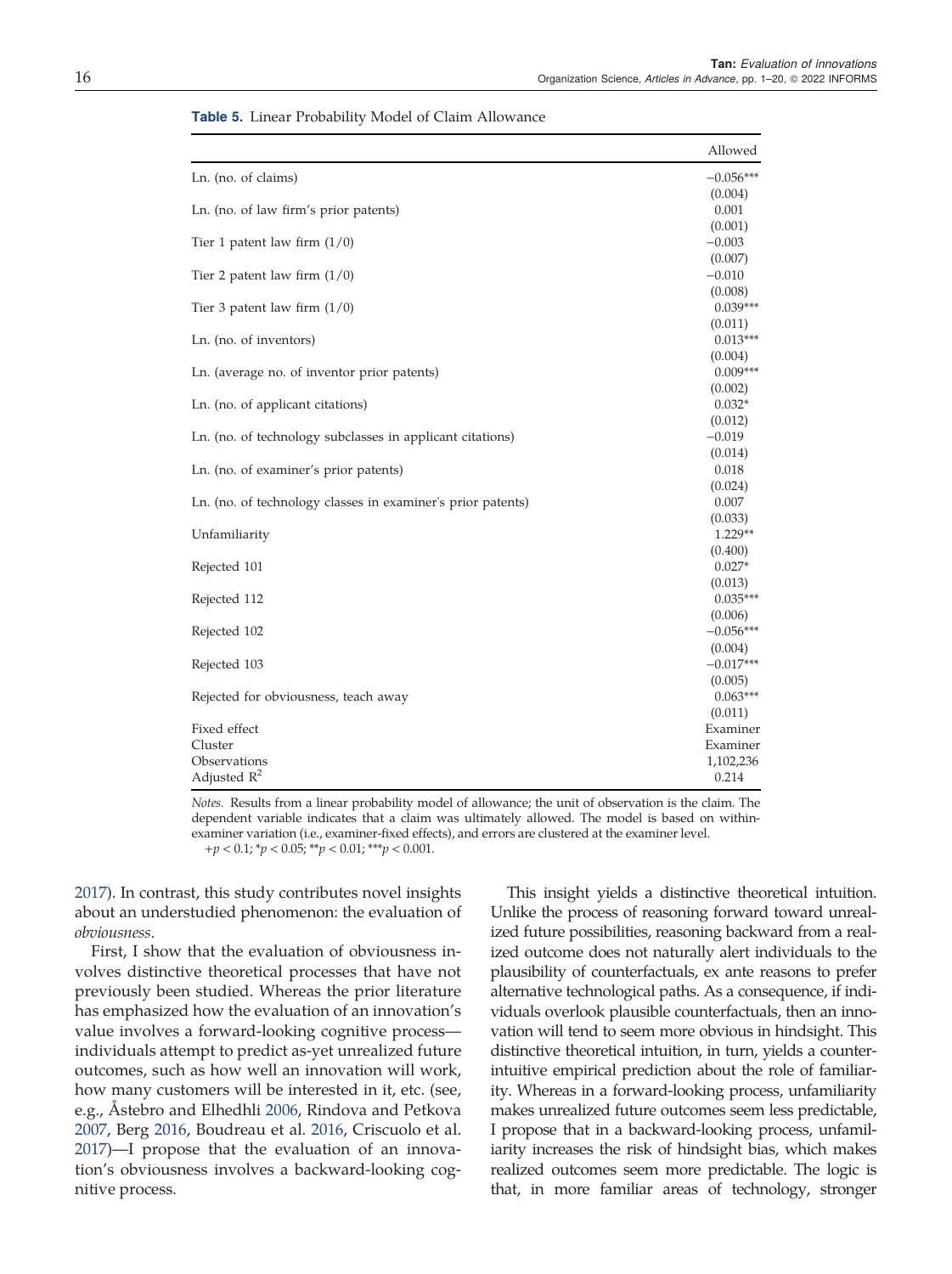priors, such as from technological paradigms (see, e.g., Dosi [1982](#page-18-0) and Garud and Rappa [1994](#page-18-0)), help to remind individuals of the plausibility of counterfactuals, ex ante reasons to prefer alternative technological paths. I find evidence of this mechanism using novel data on the evaluation of obviousness of accepted and rejected U.S. patent applications, including (1) hand-collected data from the text of applicant objections to obviousness rejections and (2) examiners' subsequent reversals of rejections in response to applicant objections.

This study sheds light on a novel way in which innovations may be misevaluated. A prevailing theme in the prior literature is that innovations are often characterized by unfamiliarity and uncertainty, and this diminishes the perceived usefulness, practicality, or other aspects of the economic value of innovations (see, e.g., Rogers [1962](#page-19-0)). In the literature on technological paradigms, there is a similar view that innovations are discouraged when innovations are perceived as deviating from prior technological trajectories (Dosi [1982,](#page-18-0) Garud and Rappa [1994\)](#page-18-0). In contrast, this study shows that innovations may be misevaluated for a very different reason. They may be perceived as being too consistent with prior technological trajectories and, therefore, not very innovative. Even though unfamiliar areas of technology present inventors with less clear guidance from prior knowledge, this also makes evaluators more vulnerable to hindsight bias, selectively seeing only those aspects of prior knowledge that seem in hindsight to be clear while overlooking those aspects of prior knowledge that presented conflicting guidance. Therefore, efforts to pioneer new technological paths might be discounted by evaluators as a result of these paths seeming predictable in hindsight. Importantly, this study suggests that such false pictures of predictability are more likely to occur in less familiar areas of technology that are actually less predictable.

At the same time, this study suggests a potential counterintuitive benefit of innovating in familiar areas. As with scientific progress, technological progress depends in part not just on discovering pathbreaking ideas but also on recognizing when an idea is in fact path-breaking (Kaplan and Vakili [2015\)](#page-19-0). In both science and technology, increased concentration of innovative activity within a given area can give rise to increasingly dogmatic expectations about what should and should not work and increasingly incremental innovation in service of these expectations (Kuhn [1962](#page-19-0), Dosi [1982](#page-18-0)). Although this may seem antithetical to unorthodox thinking, Kuhn [\(1962](#page-19-0)) argued that the sharpening of expectations in well-trodden areas also has a flip side. It can facilitate the recognition of anomalies. The findings in this study suggest that until enough innovative activity has coalesced in an area of technology, there might not be a sufficiently clear baseline of expectations against which innovations can be contrasted. Paradoxically, increased dogmatism in beliefs and expectations in an area of technology even if this discourages unorthodox paths—may help facilitate recognition that such paths are in fact innovative.

Theoretically, this study answers a question that is critical to Kuhn's [\(1962\)](#page-19-0) argument but missing from his case study of anomalies: Why do anomalies go unnoticed? There is often rich historical information on cases when anomalies do get noticed. These cases go down in history as heroic stories of scientific discovery. But little is known about cases when anomalies go unnoticed. These go unrecorded precisely because they did not seem remarkable at the time. For instance, Kuhn [\(1962](#page-19-0), p. 59) speculates that, although Wilhem Röntgen was the first to recognize that no prior scientific principle could predict the glow of x-rays in his experiments, "a number of other experimentalists must for some time have been producing those rays without knowing it." The novel hand-collected data in this study provide a rare window on a large sample of unnoticed anomalies. Moreover, the data provide a rare window into what evaluators were thinking when they dismissed these anomalies as unremarkable. The findings suggest that anomalies go unnoticed because evaluators selectively see only those aspects of prior knowledge that seem to predict these outcomes while overlooking reasons why these outcomes should not be expected.

The insights from this study have implications for entities involved in developing, evaluating, and competing against technological innovations. Beyond patent examination, two other examples of contexts in which the evaluation of obviousness may be important include academic science and startup financing. In academic science, there are rewards for originality (Merton [1957,](#page-19-0) Gaston [1973](#page-18-0), Hagstrom [1974](#page-18-0)). For example, one of the criteria for National Institutes of Health grants is, "Does the application challenge and seek to shift current research or clinical practice paradigms?" (National Institutes of Health [2016](#page-19-0)). Research on the evaluation of scientific grant applications suggests that reviewers will reject applications that they perceive to be "derivative" or merely "gap-filling" (Guetzkow et al. [2004](#page-18-0)). From the perspective of scientists applying for grants or submitting discoveries to journals, it is undesirable if ideas seem obvious in hindsight. In the context of startup financing, investors may have disincentives against investing in ideas that will reinforce rather than break from existing technological trajectories in which incumbents have the advantage (Tushman and Anderson [1986](#page-19-0)). Like patent examiners, investors are often inundated with pitches for innovations. But unlike patent examiners, investors are not obligated to explain their decisions to entrepreneurs or give entrepreneurs the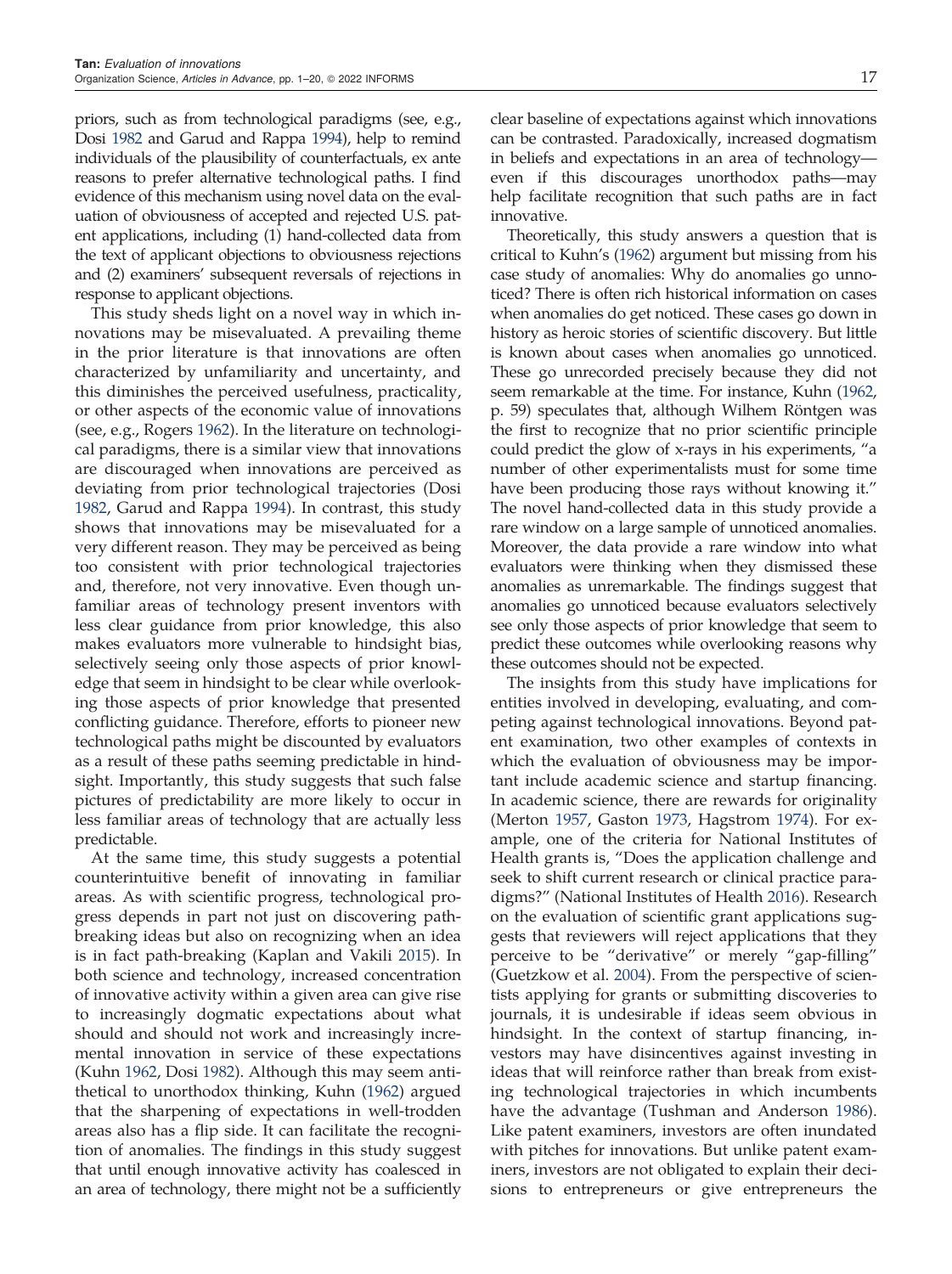opportunity to respond to unfavorable decisions. Investors may just quietly screen out ideas based on "gut feel" (Huang and Pearce [2015](#page-19-0)). Under these circumstances, false negatives in initial impressions have less potential to get corrected through subsequent communication and have greater potential to shape final decisions.

In some contexts, the perception of obviousness may matter to potential adopters of a technology. For instance, in Orlikowski and Gash's ([1994\)](#page-19-0) study of the adoption of Lotus Notes, different individuals within the same organization had different perceptions about how Notes related to prior technologies. Some individuals adopted a "simplistic understanding" of Lotus Notes as a continuation of prior communications technology: "it is not a radical change"; "Notes will do to fax what fax did to telex" (Orlikowski and Gash [1994\)](#page-19-0). Others viewed the technology as a major departure: "I knew in an hour that it was a breakthrough product, a revolution"; "We realized Notes was a transformation technology" (Orlikowski and Gash [1994\)](#page-19-0). As these quotes suggest, some customers may be more interested in adopting an innovation if they perceive it as being a departure from rather than continuation of prior technology. One type of situation in which this can arise is when business customers hope to gain a competitive advantage through technology adoption. For instance, business customers may be interested in adopting an innovation if they believe that competitors using existing technologies will not see it as an obvious next step.

One final set of entities that may be affected by hindsight bias consists of organizations that compete against technological innovations. Innovations can potentially threaten the survival of organizations using prior technologies (Tushman and Anderson [1986](#page-19-0)). In order to respond appropriately, organizations must first understand how an innovation relates to prior technologies. If an innovation follows the same trajectory as prior technologies, then organizations know that their existing knowledge remains relevant (Tushman & Anderson [1986\)](#page-19-0). In contrast, if an innovation follows different underlying principles, then organizations know that they will need to either invest in new knowledge in order to remain competitive or strategically avoid contexts where their prior knowledge is no longer appropriate (Greenstein [2017,](#page-18-0) Theeke et al. [2018\)](#page-19-0). From this perspective, organizations can suffer as a result of false negatives, perceiving that an innovation does not require new knowledge when in fact it does. Henderson and Clark's [\(1990](#page-19-0)) study of the photolithographic alignment industry provides a well-known example. Kasper Instruments suffered poor product performance as a result of assuming that the new generation of proximity aligners could be understood using the same technological knowledge as prior contact aligners (Henderson and Clark [1990](#page-19-0)). More generally, across several generations of new technology, producers of photolithographic alignment equipment suffered poor returns to research and development spending as a result of relying on knowledge from prior generations of technology (Henderson [1993\)](#page-19-0).

From an organizational learning perspective, recognizing that an innovation deviates from prior knowledge is a critical step. For competitors' innovations to catalyze learning by an organization, these innovations must seem "unexpected" (Greve and Taylor [2000](#page-18-0)). If organizations are unable to perceive a limitation in the predictive power of prior knowledge, they will not be motivated to search for new knowledge (March and Simon [1958,](#page-19-0) Cyert and March [1963](#page-18-0)).

Unfortunately, most settings do not have a natural corrective mechanism. The patent examination context is somewhat unique in that examiners are required to explain their decisions and give applicants the opportunity to respond. This is useful for the purpose of studying hindsight bias in a field setting. However, in most other evaluation settings, there is no analogous corrective mechanism. If an organization erroneously views a competitor's technology as being obvious, the competitor has no mechanism for correcting this misunderstanding. In fact, in the context of an organization responding to a competitor's innovation, the external entity that is best positioned to correct an organization's misunderstanding—the competitor may have no incentive to do so. In the Kasper Instruments case, for instance, it was to Canon's advantage that Kasper viewed Canon's new technology as obvious and did not invest in new knowledge to remain competitive (Henderson and Clark [1990\)](#page-19-0).

Developing practical interventions for mitigating this tendency in organizations is a challenging but fruitful avenue for future research. This study provides a starting point by identifying a novel theoretical pathway and showing why it matters. If there are structures and processes that help individuals within organizations think about why innovations should not be expected based on prior knowledge, then in theory, these should make organizations more capable of recognizing when innovations embody new principles and require new knowledge. In a manner akin to paradigms in Kuhn's ([1962\)](#page-19-0) model of scientific discovery, some structures and processes may help highlight what prior knowledge cannot explain and, in doing so, help alert organizations to the need for new knowledge.

#### Acknowledgments

This paper benefited from extremely thoughtful guidance from Senior Editor PK Toh and two anonymous reviewers. The author grateful for helpful comments on earlier versions from Chris Rider, Ming Leung, Deepak Hegde, Ezra Zuckerman, Giacomo Negro, Matt Marx, Oliver Alexy, Francisco Polidoro, Callen Anthony, Aseem Kaul, and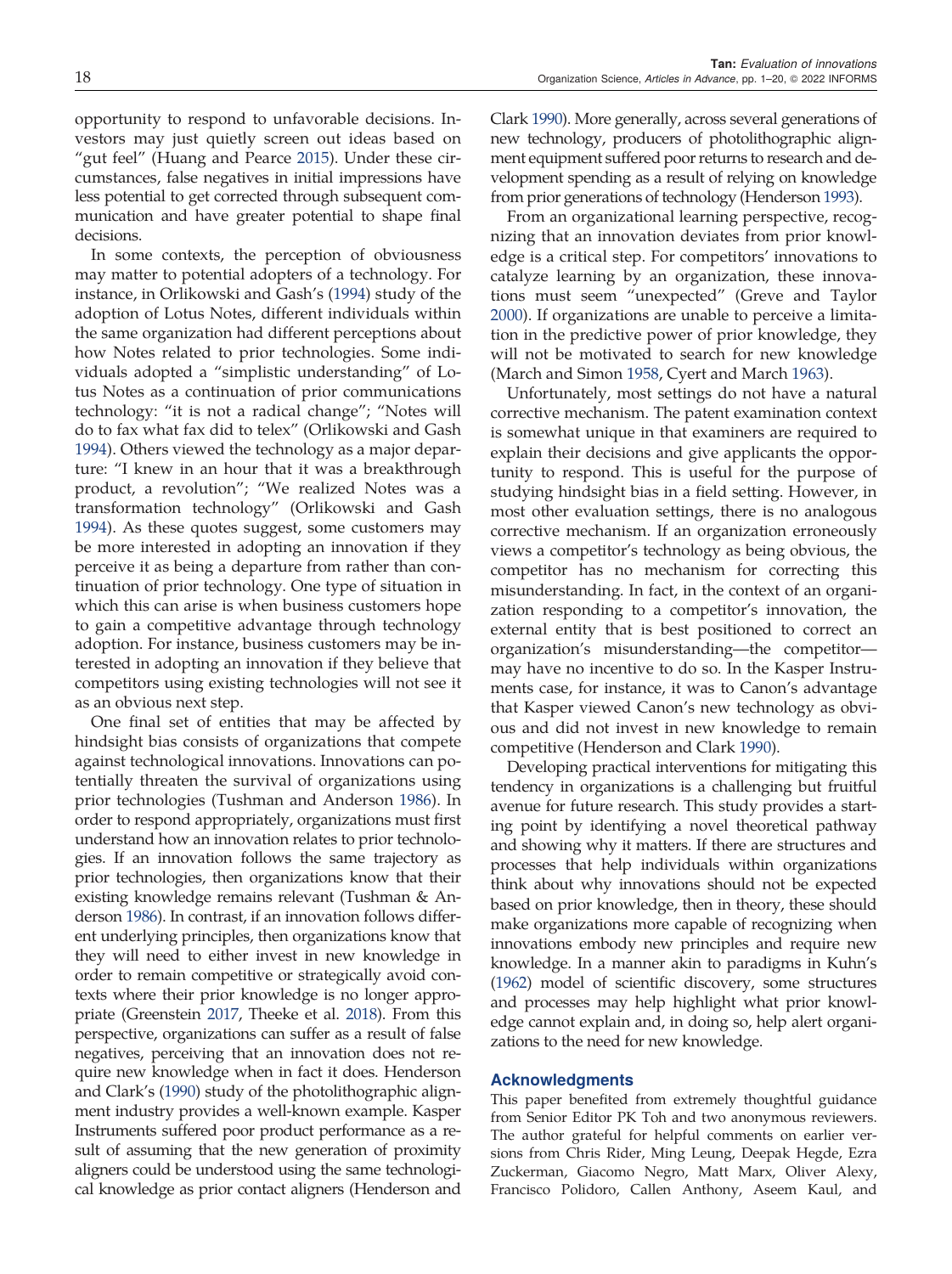<span id="page-18-0"></span>seminar participants at the University of Washington, Washington University in St. Louis, Santa Clara University, the Strategy Research Forum, Stanford GSB, the INSEAD Doriot Entrepreneurship Conference, the West Coast Research Symposium, the National University of Singapore, and the University of Minnesota.

#### Endnotes

<sup>1</sup> The four patentability requirements are that an application: must be for patentable subject matter (35 U.S.C. §101), must not have been previously patented, publicly described, or publicly available (35 U.S.C. §102), must not be obvious (35 U.S.C. §103), and must clearly describe the focal invention and disclose enough information to enable others to practice the invention (35 U.S.C. §112). As an example, a literary work or musical composition would be rejected under §101 because it is not considered patentable subject matter. An application would be rejected under §102 if there is prior art that can be legally considered to be for the same invention. An application would be rejected under §112 if it does not clearly describe what the focal invention is.

<sup>2</sup> This is consistent with Lemley and Sampat's ([2008](#page-19-0)) estimate of 75 percent.

<sup>3</sup> The reject-response process may go on for several rounds. The process ends with a granted patent when 1) all of the claims are allowed or 2) some claims are allowed and the applicant decides to abandon the remaining rejected claims. It ends with abandonment of the application when all claims are rejected and the applicant decides not to further pursue any of the claims.

<sup>4</sup> This could be for several reasons: 1) An examiner citation may be to prior art that is not a non-patent publication or a non-U.S. patent. Non-U.S. patent prior art is significantly more difficult to systematically recognize and clean in this context because the source files are scanned images of printed paper documents, and the documents are letters written in prose. Attempts at automated processing introduced significant errors, given the widely varying structures of non-U.S. patent prior art. 2) The source files are scanned images of printed paper documents, and optical character recognition is not always able to produce readable text. 3) Because the source files are examiner letters written in prose, there is variation in writing style, and some letters may not clearly state both the claim being rejected and the prior art used to support the rejection. Whereas the majority of letters follow a common structure in which the examiner clearly states both the claim being rejected and the prior art used to support the rejection, some letters use shorthand to refer to prior art, and it was not possible to accurately link shorthand phrases to the prior art without manually reading the context of entire letters, which was not feasible on a scale of a million claims.

<sup>5</sup> Fleming (2001) originally used this to measure the relative familiarity of different areas of technology from the perspective of inventors. In using this measure in a study of patent examination, I am making an assumption that the relative familiarity of different areas of technology from the perspective of inventors is correlated with familiarity from the perspective of examiners.

<sup>6</sup> The only modification is that I use the grant dates of prior patents instead of application dates. Fleming (2001) interpolated application dates of patents granted prior to 1975. For simplicity and internal consistency and because the interpolation formula is not known, I use grant dates.

<sup>7</sup> Because this measure is a composite of frequency and recency, a potential concern is that the discount factor suppresses the effect of technology areas that were well-trodden but from a long time ago. A simple way to address this is to remove the discount rate entirely (implying zero knowledge loss over time). In that case, the measure would only reflect the frequency of prior patents in a technology

area, regardless of how long ago. Results are essentially identical under no discounting, Fleming's original 5 year constant, and any discount rate in between.

<sup>8</sup> A uniform distribution is used for mathematical simplicity.

#### References

- Abernathy WJ, Clark KB (1985) Innovation: Mapping the winds of creative destruction. *Res. Policy* 14(1):3–22.
- Amabile TM (1983) *The Social Psychology of Creativity* (Springer New York, New York).
- Anderson P, Tushman ML (1990) Technological discontinuities and dominant designs: A cyclical model of technological change. *Admin. Sci. Quart.* 35(4):604–633.
- Åstebro T, Elhedhli S (2006) The Effectiveness of simple decision heuristics: Forecasting commercial success for early-stage ventures. *Management Sci.* 52(3):395–409.
- Berg JM (2016) Balancing on the creative highwire: Forecasting the success of novel ideas in organizations. *Admin. Sci. Quart.* 61(3): 433–468.
- Boden MA (2004) *The Creative Mind* (Routledge, New York).
- Boudreau KJ, Guinan EC, Lakhani KR, Riedl C (2016) Looking across and looking beyond the knowledge frontier: Intellectual distance, novelty, and resource allocation in science. *Management Sci.* 62(10):2765–2783.
- Bowers A (2014) Relative comparison and category membership: The case of equity analysts. *Organ. Sci.* 26(2):571–583.
- Criscuolo P, Dahlander L, Grohsjean T, Salter A (2017) Evaluating novelty: The role of panels in the selection of R&D projects. *AMJ* 60(2):433–460.
- Csaszar FA (2012) Organizational structure as a determinant of performance: Evidence from mutual funds. *Strategic Management J.* 33(6):611–632.
- Cyert RM, March JG (1963) *A Behavioral Theory of the Firm* (Prentice-Hall, Englewood Cliffs, NJ).
- Dawes RM (1993) Prediction of the future vs. an understanding of the past: A basic asymmetry. *Amer. J. Psych.* 106(1):1–24.
- Dosi G (1982) Technological paradigms and technological trajectories. *Res. Policy* 11(3):147–162.
- Eggers JP (2012) Falling flat: Failed technologies and investmentunder uncertainty. *Admin. Sci. Quart.* 57(1):47–80.
- Ferguson JP, Carnabuci G (2017) Risky recombinations: Institutional gatekeeping in the innovation process. *Organ. Sci.* 28(1):133–151.
- Fischhoff B (1975) Hindsight is not equal to foresight: The effect of outcome knowledge on judgment under uncertainty. *J. Exp. Psych. Hum. Percept. Perform.* 1(3):288–299.
- Fleming L (2001) Recombinant uncertainty in technological search. *Management Sci.* 47(1):117–132.
- Garud R, Rappa MA (1994) A socio-cognitive model of technology evolution: The case of cochlear implants. *Organ. Sci.* 5(3): 344–362.
- Gaston JC (1973) *Originality and Competition in Science: a Study of the British High Energy Physics Community* (University of Chicago Press, Chicago).
- Greenstein S (2017) The reference wars: *Encyclopaedia Britannica*'*s* decline and Encarta's emergence: *Encyclopaedia Britannica*'*s* Decline and Encarta's Emergence. *Strategic Management J.* 38(5):995–1017.
- Greve HR, Taylor A (2000) Innovations as catalysts for organizational change: Shifts in organizational cognition and search. *Admin. Sci. Quart.* 45(1):54–80.
- Guetzkow J, Lamont M, Mallard G (2004) What is originality in the humanities and the social sciences? *Amer. Sociol. Rev.* 69(2):190–212. Hagstrom WO (1974) Competition in science. *Amer. Sociol. Rev.* 39(1):1.
- Hawkins SA, Hastie R (1990) Hindsight: Biased judgments of past events after the outcomes are known. *Psych. Bull.* 107(3): 311–327.